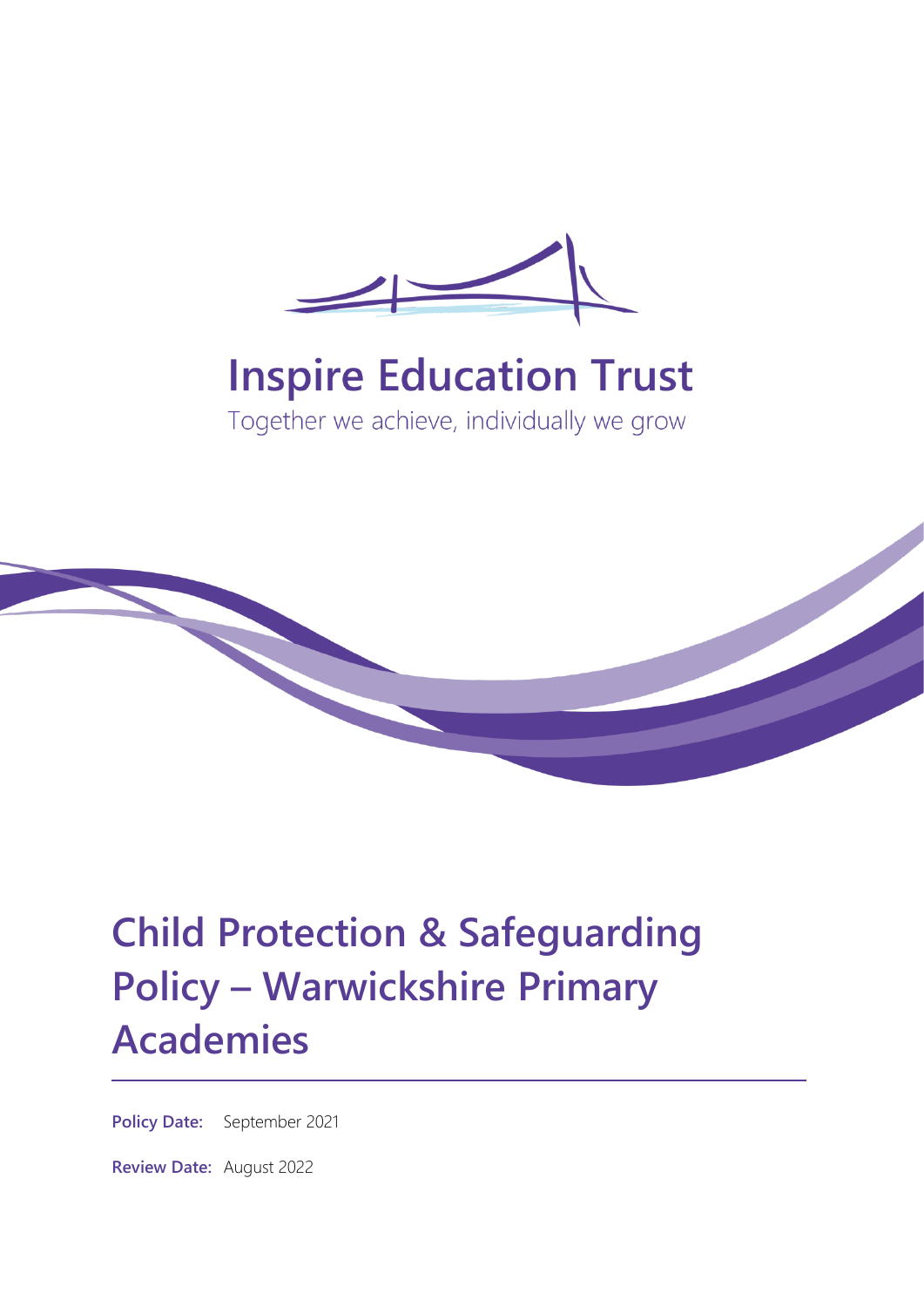# **Document History**

| Version | <b>Status</b> | Date    | Author       | Summary Changes |
|---------|---------------|---------|--------------|-----------------|
|         |               | Sept 21 | Jane Sparrow |                 |
|         |               |         |              |                 |
|         |               |         |              |                 |

Page 2 of 39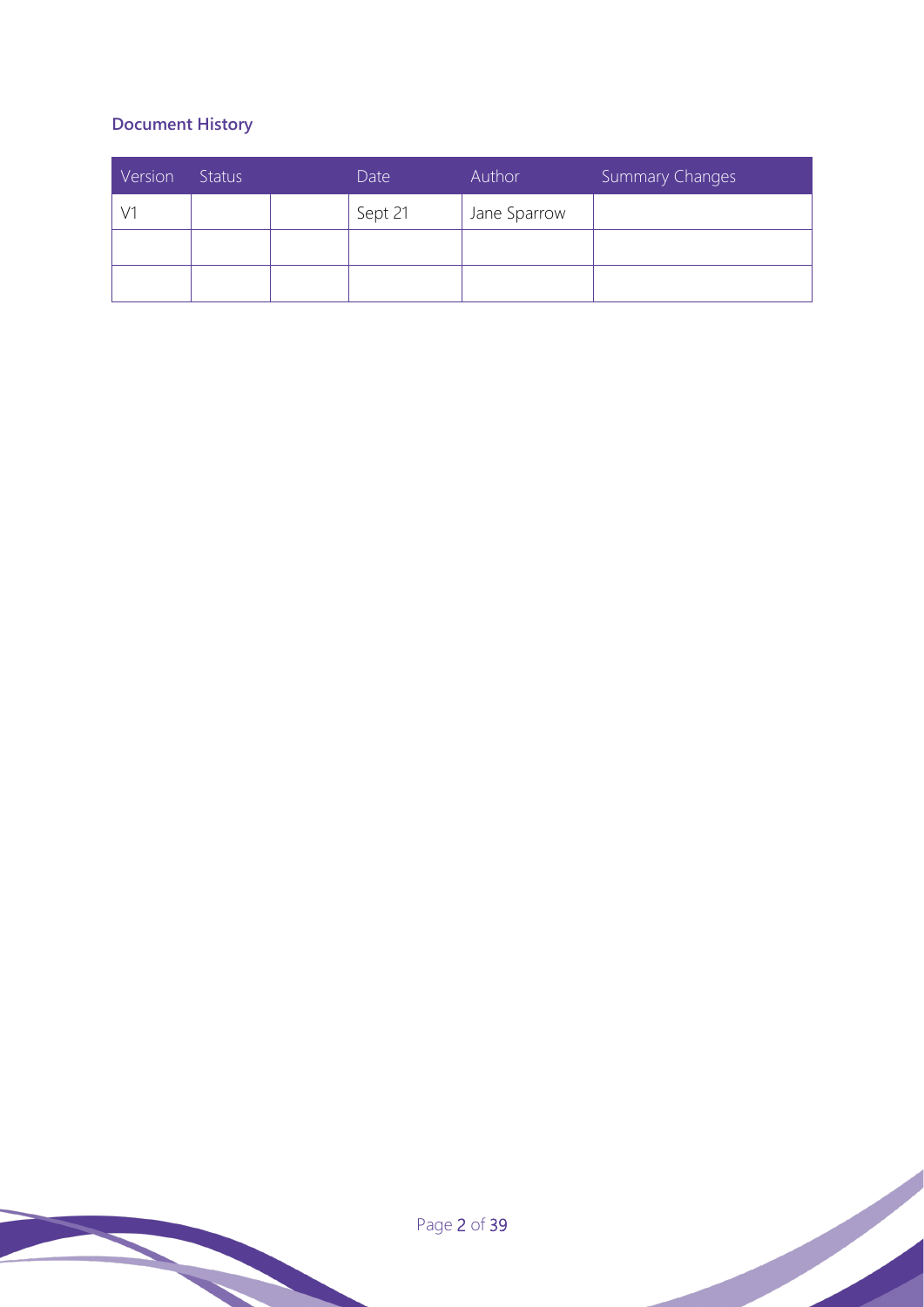| Policy last reviewed: September 2021    |                                                           |                        |                                                 |                         |                         |
|-----------------------------------------|-----------------------------------------------------------|------------------------|-------------------------------------------------|-------------------------|-------------------------|
|                                         | Reviewed by: Rob Darling and Michelle Smith               |                        | Head of Primary Education: Rob Darling          |                         |                         |
|                                         | Shared with staff: 3rd and 6 <sup>th</sup> September 2021 |                        |                                                 |                         |                         |
|                                         | Frequency of review: Annually                             |                        | Local Authority Designated Officer: Jan Fossick |                         |                         |
|                                         | Date of next review: September 2022                       |                        | Email: LADO@coventry.gov.uk                     |                         |                         |
| Agreed by governors: Autumn Term 1 2021 |                                                           |                        | Telephone Number: 024 76975483                  |                         |                         |
| <b>IET Primary</b>                      | <b>Walsgrave C of E</b>                                   | <b>Clifford Bridge</b> | <b>Whittle Academy</b>                          | <b>Hearsall Academy</b> | <b>Stockingford</b>     |
|                                         | <b>Academy</b>                                            | <b>Academy</b>         |                                                 |                         | <b>Academy</b>          |
| Head Teacher/Principal                  | Damien Sowerby                                            | Madaleine Morgan       | Michelle Harris                                 | Claire Jones            | <b>Gill Bowser</b>      |
| Designated Safeguarding                 | Damien Sowerby                                            | Madaleine Morgan       | <b>Michelle Harris</b>                          | Claire Jones            | <b>Gill Bowser</b>      |
| Lead                                    | <b>Head Teacher</b>                                       | <b>Head Teacher</b>    | <b>Head Teacher</b>                             | <b>Head Teacher</b>     | <b>Head Teacher</b>     |
| Deputy Designated                       | Michelle Smith                                            | Margaret Sutherland    | Luke Harris                                     | Katie Smith             | Jane Sparrow            |
| Safeguarding Lead                       | Pastoral Lead                                             | Pastoral Lead          | Pastoral Lead                                   | Pastoral Lead           | Deputy Head             |
| Deputy Designated                       | Matt Woods                                                | Bekki Moore            | Daisy Morgan                                    |                         | Bev Phillips - DSL /    |
| Safeguarding Lead                       |                                                           |                        | <b>Mathew Thomas</b>                            |                         | <b>CLA</b>              |
| (training Autumn 2021)                  |                                                           |                        |                                                 |                         | Lindsay Banes - DHT     |
|                                         |                                                           |                        |                                                 |                         | Sarah Willmett - FSW    |
| Safeguarding Governor                   |                                                           |                        |                                                 |                         | Phil Johnson            |
| <b>Chair of Governors</b>               |                                                           |                        |                                                 |                         | Phil Johnson            |
| <b>Vice Chair of Governors</b>          |                                                           |                        |                                                 |                         | <b>Charlotte Marten</b> |
| Designated Lead for LAC                 |                                                           |                        |                                                 |                         | Phil Johnson            |
| and PLAC                                |                                                           |                        |                                                 |                         |                         |
| Supported by Pastoral                   | Michelle Smith                                            | Margaret Sutherland    | Luke Harris                                     | <b>Katie Smith</b>      | <b>Bev Phillips</b>     |
| Lead                                    |                                                           |                        |                                                 |                         | Sarah Wilmett           |
| <b>Mental Health First Aider</b>        | Michelle Smith                                            | Margaret Sutherland    | Michelle Smith                                  | Katie Smith             | Sarah Wilmett           |
|                                         |                                                           |                        | Luke Harris - Training TBA                      |                         |                         |
| Academy Family Hub                      | Moat House                                                | Willenhall             | Moat House                                      |                         |                         |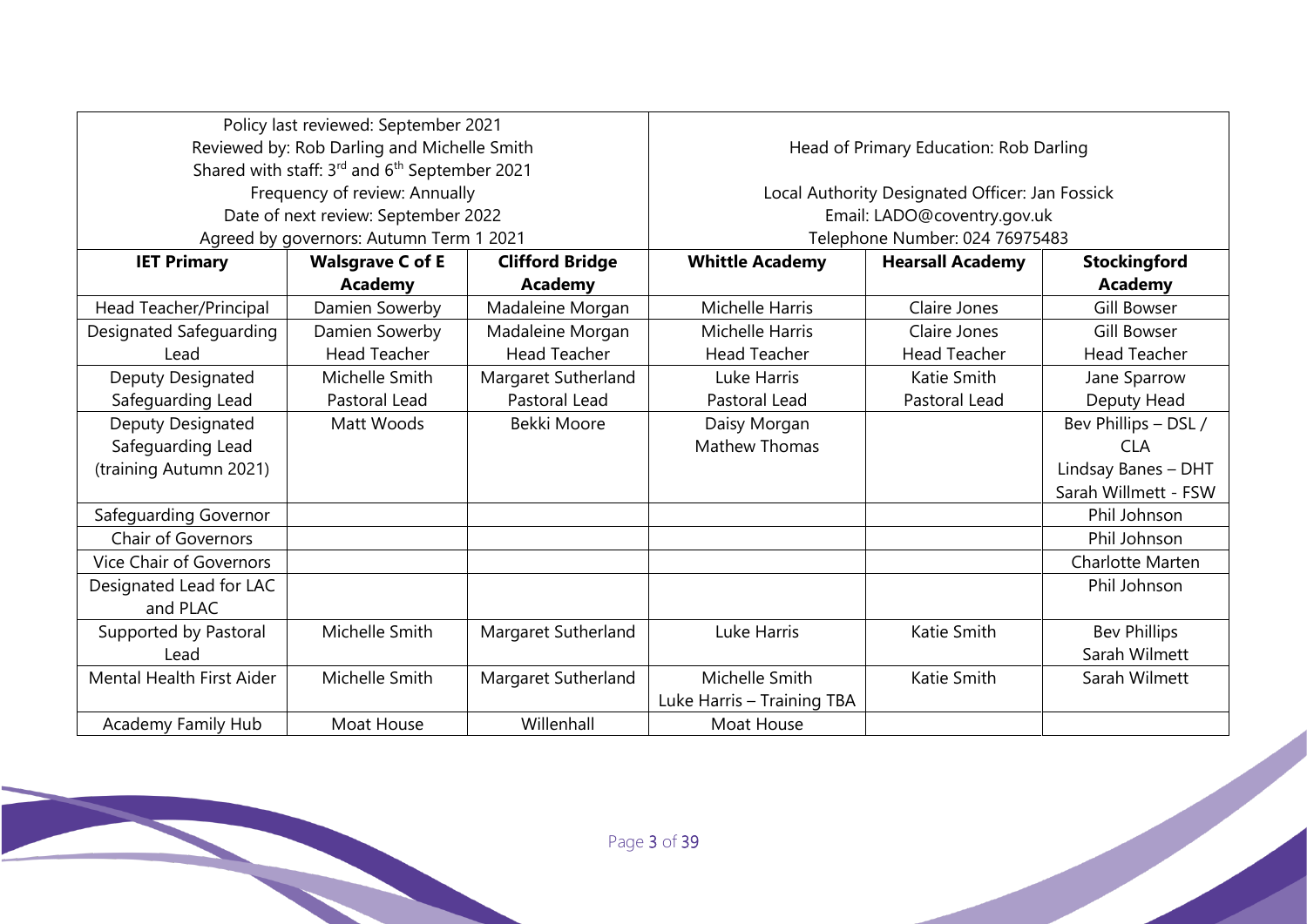# **Contents**

|                                                                                      | 5  |
|--------------------------------------------------------------------------------------|----|
|                                                                                      | 5  |
|                                                                                      | 7  |
|                                                                                      | 12 |
|                                                                                      | 16 |
|                                                                                      | 23 |
|                                                                                      | 23 |
|                                                                                      | 23 |
|                                                                                      | 23 |
|                                                                                      | 24 |
|                                                                                      | 25 |
|                                                                                      | 26 |
|                                                                                      | 27 |
| 14 Children with Special Educational Needs and Disabilities or physical health needs | 27 |
|                                                                                      | 27 |
|                                                                                      | 28 |
|                                                                                      | 28 |
|                                                                                      | 29 |
|                                                                                      | 30 |
|                                                                                      | 38 |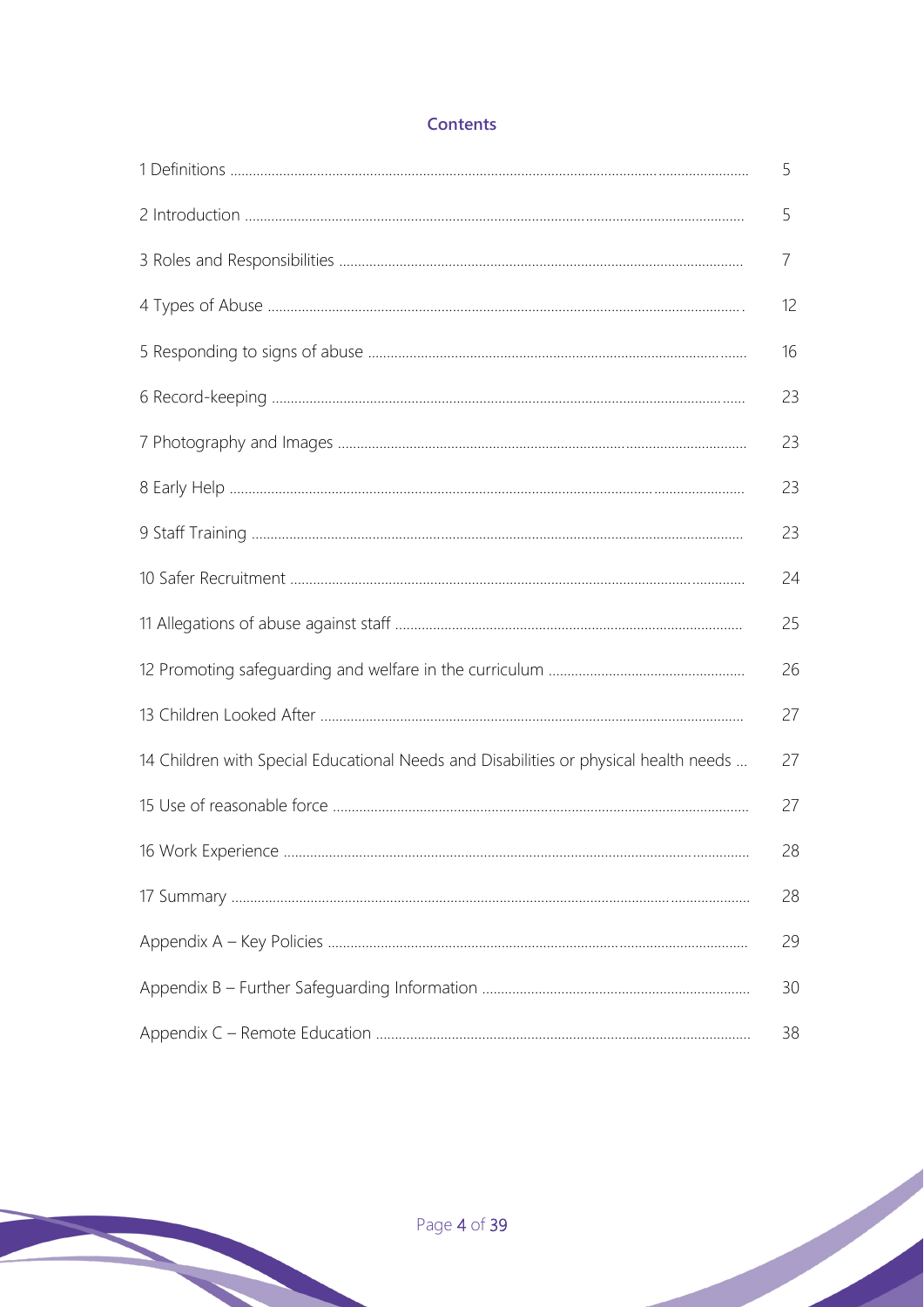## **1. Definitions**

- 1.1 'Safeguarding' is defined in Keeping Children Safe in Education (2021) as:
	- Protecting children from maltreatment
	- Preventing the impairment of children's mental and physical health or development
	- Ensuring that children grow up in circumstances consistent with the provision of safe and effective care; and
	- taking action to enable all children to have the best outcomes.
- 1.2 'Child Protection' is the intervention that occurs when children have been significantly harmed or are at risk of significant harm.
- 1.3 'Child' refers to everyone under the age of 18.
- 1.4 'Parent' refers to birth parents and other adults in a parenting role for example adoptive parents, stepparents, and foster carers.
- 1.5 Staff' or 'members of staff' refers to all teaching, non-teaching, support, supply, peripatetic, contract staff, governors, volunteers, and trustees working in or on behalf of Inspire Education Trust

#### **2. Introduction**

- 2.1 We recognise that safeguarding and child protection is an essential part of our duty of care to all students and all staff have a responsibility to provide a safe environment in which children can learn. We understand that safeguarding, child protection and promoting the welfare of all children is everyone's responsibility and everyone has a role to play in protecting children. We recognise that our academy is part of a wider safeguarding system for children and work closely with other agencies to promote the welfare of children. We maintain an attitude of 'it could happen here' and will consider the wishes of, and always, what is in the best interests of each child.
- 2.2 The purpose of this policy is to:
	- Promote safeguarding and child protection and to demonstrate Inspire Education Trust's commitment to keeping children safe.
	- Provide all members of staff with the information required to meet their safeguarding duty and protect children from harm.
	- Provide stakeholders with clear information relating to Inspire Education Trust's safeguarding and child protection procedures.
	- Ensure that staff understand, can recognise and can respond to the indicators of abuse.
	- Ensure that all staff are aware of their mandatory reporting duty in relation to Section 5B of the Female Genital Mutilation Act 2003.

and

- Ensure that children are protected from maltreatment or harm
- 2.3 Inspire Education Trust is committed to the following principles:
	- All children have the right to be protected from harm.
	- Children should feel safe and secure and cannot learn unless they do so.

Page 5 of 39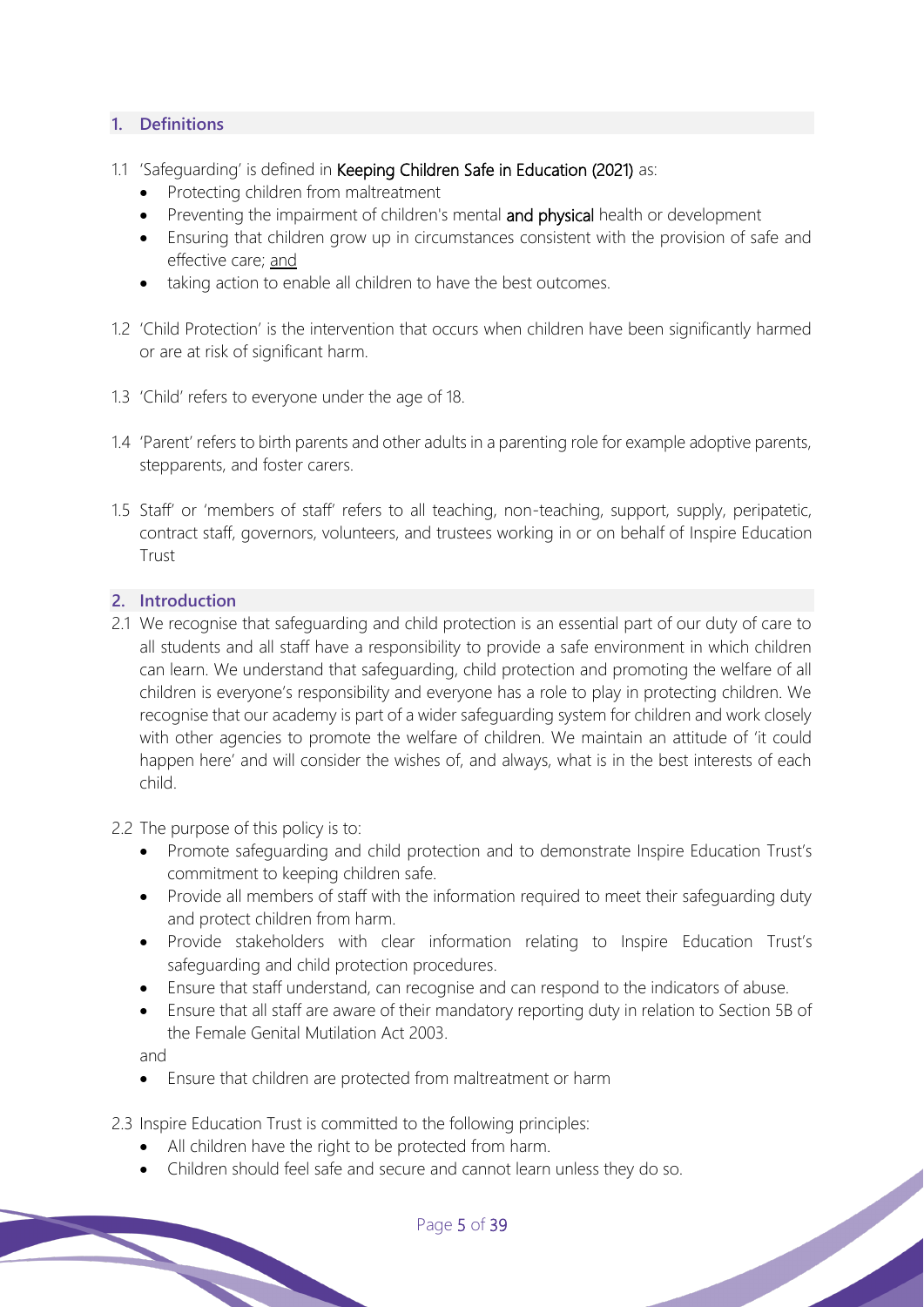- All staff are responsible for keeping children safe and have a responsibility to act if they think a child is at risk of harm.
- All staff take on a responsibility to promote children's welfare.
- Working with other agencies is essential to promote safeguarding and protect children from harm.
- Early help and providing support to families and/or children as soon as a problem emerges is essential to improving outcomes for children and families.

## 2.4 Safeguarding Aims

- 2.4.1 The safeguarding aims of Inspire Education Trust, in line with Keeping Children Safe in Education (September 2021) are to:
	- Work to identify children who are suffering or likely to suffer abuse, exploitation or neglect and act to protect them.
	- Work with relevant services and agencies to ensure that children are protected from harm.
	- Provide a learning environment for children which is safe and secure.
	- teach children how to keep themselves safe and provide structures for them to raise concerns if they are worried or at risk of harm.
	- Support children's mental health and wellbeing.
	- Ensure that we adhere to safer recruitment guidance and legislation, deal promptly with allegations of abuse against staff and take bullying and harassment seriously.
	- Train staff effectively in all safequarding issues (including online safety) and in their responsibilities for identifying and protecting children that are or may be at risk of harm.
	- Have a designated safeguarding lead and designated deputies, who will provide support to staff, students and families.
	- Recognise that all children may be vulnerable to abuse but be aware that some children have increased vulnerabilities due to special educational needs or disabilities.
	- Maintain a robust recording system for any safeguarding or child protection information.
	- Ensure that everyone at Inspire Education Trustunderstands the safeguarding procedures; and to
	- Regularly review policies and procedures to ensure that children are protected to the best of our ability.

# 2.5 This policy adheres to the following documents:

- Keeping Children Safe in Education (2021)
- Working Together to Safeguard Children (Parts updated December 2020)
- Guidance for Safer Working Practice for those working with children and young people in education settings (May 2019)
- Guidance for Safer Working Practice for those working with children and young people in education settings addendum (April 2020)
- What to do if you are worried a child is being abused: Advice for practitioners (2015)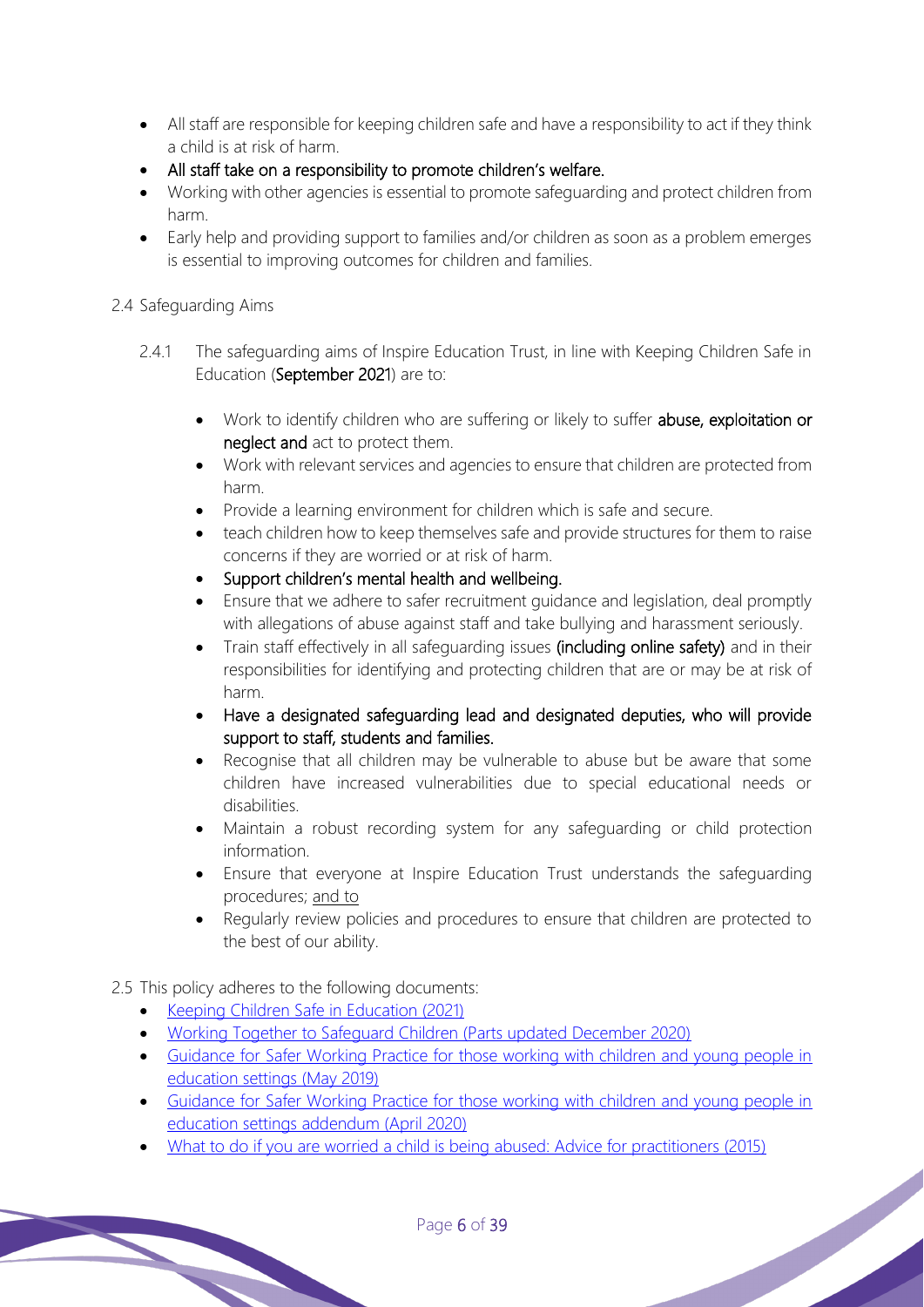- Sexual Violence and Sexual Harassment Between Children in Academies and Colleges (September 2021)
- 2.6 Keeping Children Safe in Education remains in force throughout the Covid-19 emergency period. In addition, we have regard to non-statutory interim quidance on safequarding academies, colleges and other providers during the coronavirus outbreak. We continue to work closely with the Local Authority and the Warwickshire Safeguarding Children Partnership to safeguard children during this time.
- 2.7 Please note that there are several other documents (statutory and non-statutory) that inform our policy and practice. A list of these can be found in **Annex B** of Keeping Children Safe in Education (September 2021).
- 2.8 This policy should be read in conjunction with the policies found in Appendix A, some of which have links to Warwickshire Local Authority. Staff are also able to access the policies in the CPOMS library and on Inspire Education Trust website. Paper copies of the policies can be requested if necessary. There is an expectation that all staff have read the following policies and documents, found on the CPOMS library, within the first two weeks of the Autumn Term or, for new starters, within the first two weeks of their employment.
	- Keeping Children Safe in Education 2021
	- Behaviour and Discipline Policy
	- Missing Child Policy
	- Peer on Peer Abuse

## 2.9 Scope

- 2.9.1 This policy applies to all teaching, non-teaching, support, supply, peripatetic, contract staff, governors, volunteers, and trustees working in or on behalf ofInspire Education Trust. All references in this document to 'staff' or 'members of staff' should be interpreted as relating to the aforementioned unless otherwise stated.
- 2.9.2 Rather than duplicating content from Keeping Children Safe in Education (September 2021) in this policy, it should be understood thatInspire Education Trustwill always refer to this document as the benchmark for all safeguarding practice.

## **3. Roles and Responsibilities**

- 3.1 The Role of the Multi Academy Trust Board of Directors and the Local Governing Committees:
	- 3.1.1 The Board of Directors and each Local Governing Committee will have a Lead for safeguarding. The overall staff member who is strategic lead for safeguarding is carried out by Rob Darling. Part 2 of Keeping Children Safe in Education (September 2021) sets out the responsibilities of governing bodies. As part of these overarching responsibilities the Governing Body will:
		- Have a strategic leadership responsibility for Inspire Education Trust safeguarding arrangements.

Ensure that they comply with their duties under legislation.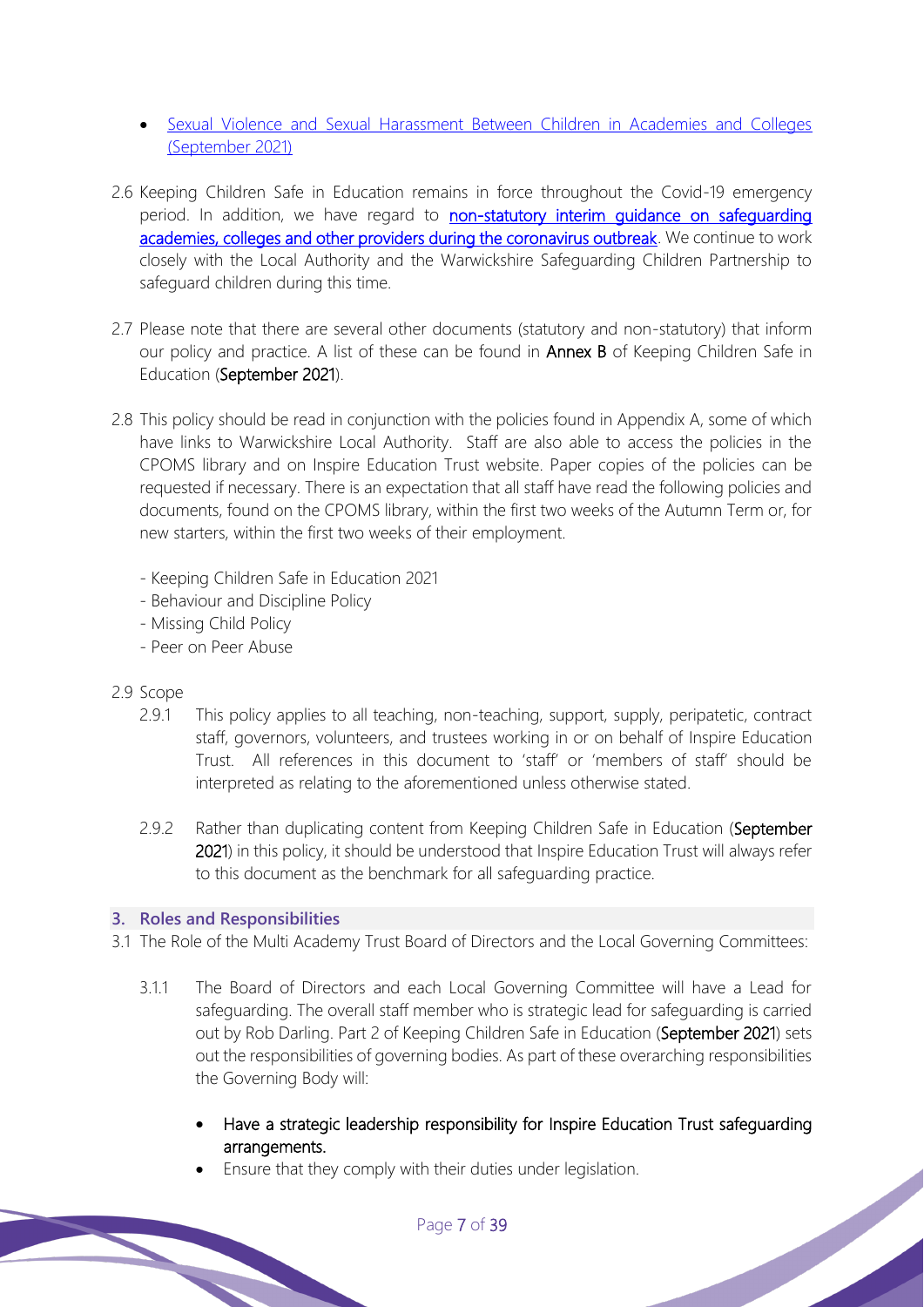- Ensure a whole Trust approach to safeguarding, including the use of mobile technology in each academy.
- Ensure that policies, procedures, and training at Inspire Education Trust are effective and always comply with the law and that they allow concerns to be responded to in a timely manner.
- Ensure that Inspire Education Trust takes into account local authorities it academies are located in and Coventry/ Warwickshire Safeguarding Children Partnership policies and supply information as requested by the safeguarding partners (the Local Authority, a clinical commissioning group for an area within the local authority and the chief office of police for a police area within the local authority).
- Ensure that Inspire Education Trust has an effective child protection policy, that it is published onInspire Education Trust website and the link is shared on each academy website or available by other means and review this annually.
- Ensure that Inspire Education Trust has a staff behaviour policy or Code of Conduct.
- Ensure that all staff undergo safeguarding and child protection training on induction (including online safety).
- EnsureInspire Education Trust contributes to multi-agency working in line with statutory guidance.
- Ensure that there are clear systems and processes in place for identifying when children may be experiencing mental health problems.
- Ensure that children are taught about safeguarding, including online safety as a whole Inspire Education Trust approach and curriculum planning but recognising that a one size fits all approach may not be appropriate for all children. See section 12 of this policy for further information.
- Put in place appropriate safeguarding responses for children who go missing from education.
- Appoint an appropriate member of staff from the senior leadership team to the role of Designated Safeguarding Lead.
- Understand the local criteria for action and local protocol for assessment.
- Recognise the importance of information sharing between practitioners and local agencies.
- Ensure that appropriate filters and monitoring systems are in place to keep children safe online. and
- Respond to allegations of abuse against the headteacher whilst ensuring there are procedures in place to manage safeguarding concerns, or allegations against staff (including supply staff, volunteers, and contractors).
- 3.2 The Role of the Headteacher
	- 3.2.1 The Headteacher will:
		- Ensure that this policy is reviewed annually at minimum and ratified by the governing body.
		- Ensure that this policy and associated procedures are adhered to by all staff.
		- Ensure that all staff are made aware of the named governor for safeguarding and the Designated Safeguarding Lead.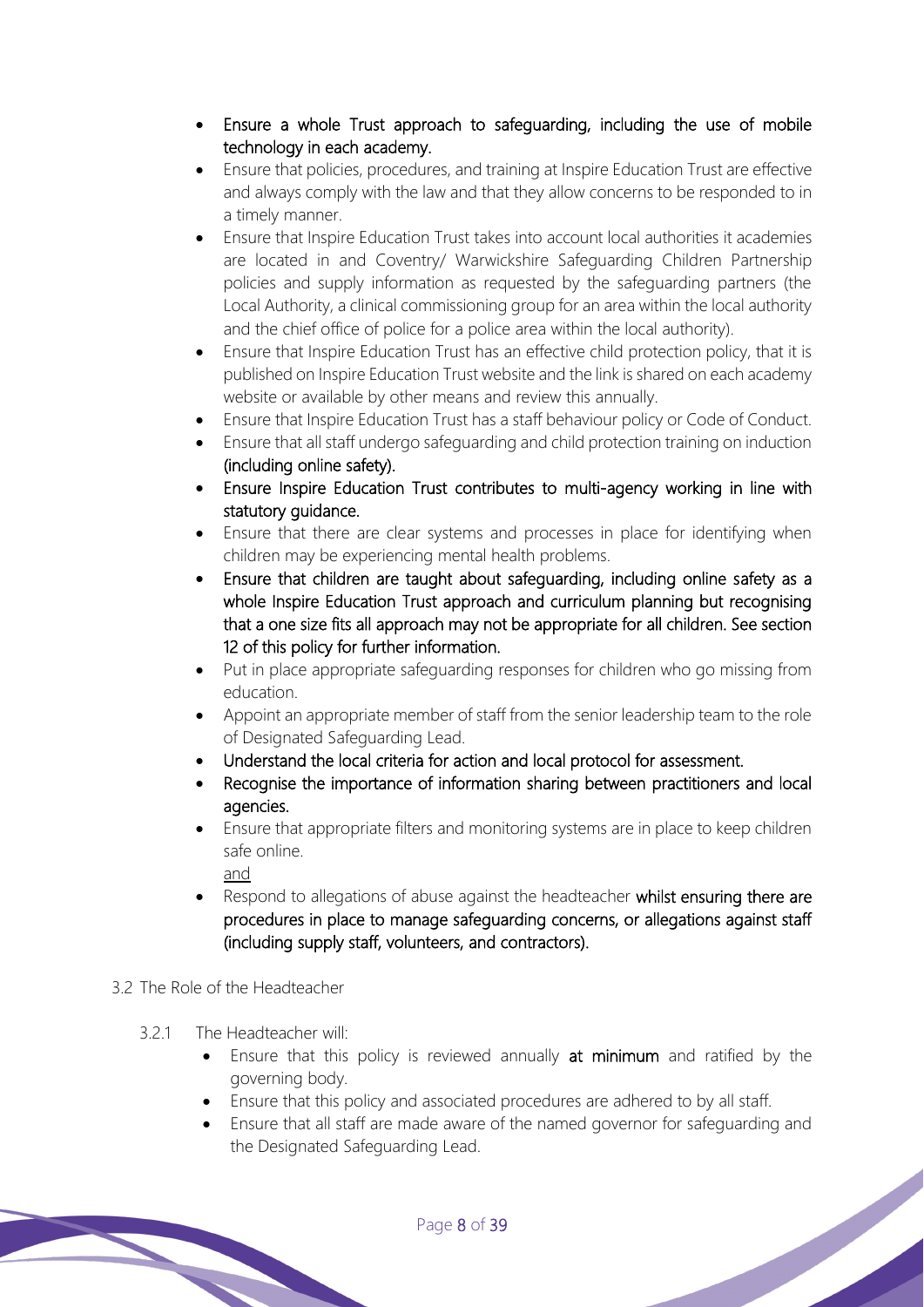- Ensure that the role of 'Designated Safeguarding Lead' is explicit in the roleholder's job description.
- Decide whether to have one or more deputy safeguarding leads and ensure they are trained to the same standard as the Designated Safeguarding Lead.
- Organise appropriate cover for the role of Designated Safeguarding Lead for any out of hour/out of term activities.
- Appoint a 'Designated Teacher for Looked-After and Previously Looked-After Children' to promote the educational achievement of children looked after.
- Appoint a lead for online safety.
	- DSL Leads (Headteacher and Pastoral Lead)
	- Academy IT Lead
- Promote a whole academy approach to safeguarding.
- Promote resilience to social and emotional wellbeing, which is tailored to the needs of the children.
- Ensure that all recruitment follows the 'Safer Recruitment' guidance, and a single, central record is maintained with details of all members of staff who are in contact with children
- Respond to allegations of abuse against all other members of staff including supply staff, volunteers, and contractors.
- Refer cases where a person is dismissed or left due to risk/harm to a child to the Disclosure and Barring Service as required.
- Ensure that the academy works with Children's Services, the police, health services and other services to; promote the welfare of children; provide a co-ordinated offer of early help when need is identified; contribute to inter-agency plans for children subject to children protection plans and to protect children from harm.
- Safeguard children's wellbeing and maintain public trust in the teaching profession as part of their professional duties (Teaching Standards, 2012).

and

- Ensure that children's **Services** (from the host local authority or placing authority) have access to Inspire Education Trust to conduct, or to consider whether to conduct a section 47 or section 17 assessment, as per Keeping Children Safe in Education (September 2021).
- 3.3 The Role of the Designated Safeguarding Lead
	- 3.3.1 The Designated Safeguarding Lead for each individual academy is set out on page 2 of this Policy. The Designated Safeguarding Lead will:
		- Take overall lead responsibility for safeguarding and child protection (including online safety) in their specific academy.
		- Liaise with the safeguarding partners and work with other agencies in line with Working Together to Safeguard Children (2020).
		- Always be available during term time (during academy hours) for staff in their specific academy to discuss safeguarding concerns. If they are not available, a deputy will be made available.
		- Undergo training to provide them with the knowledge and skills required to carry out this role and update this every two years.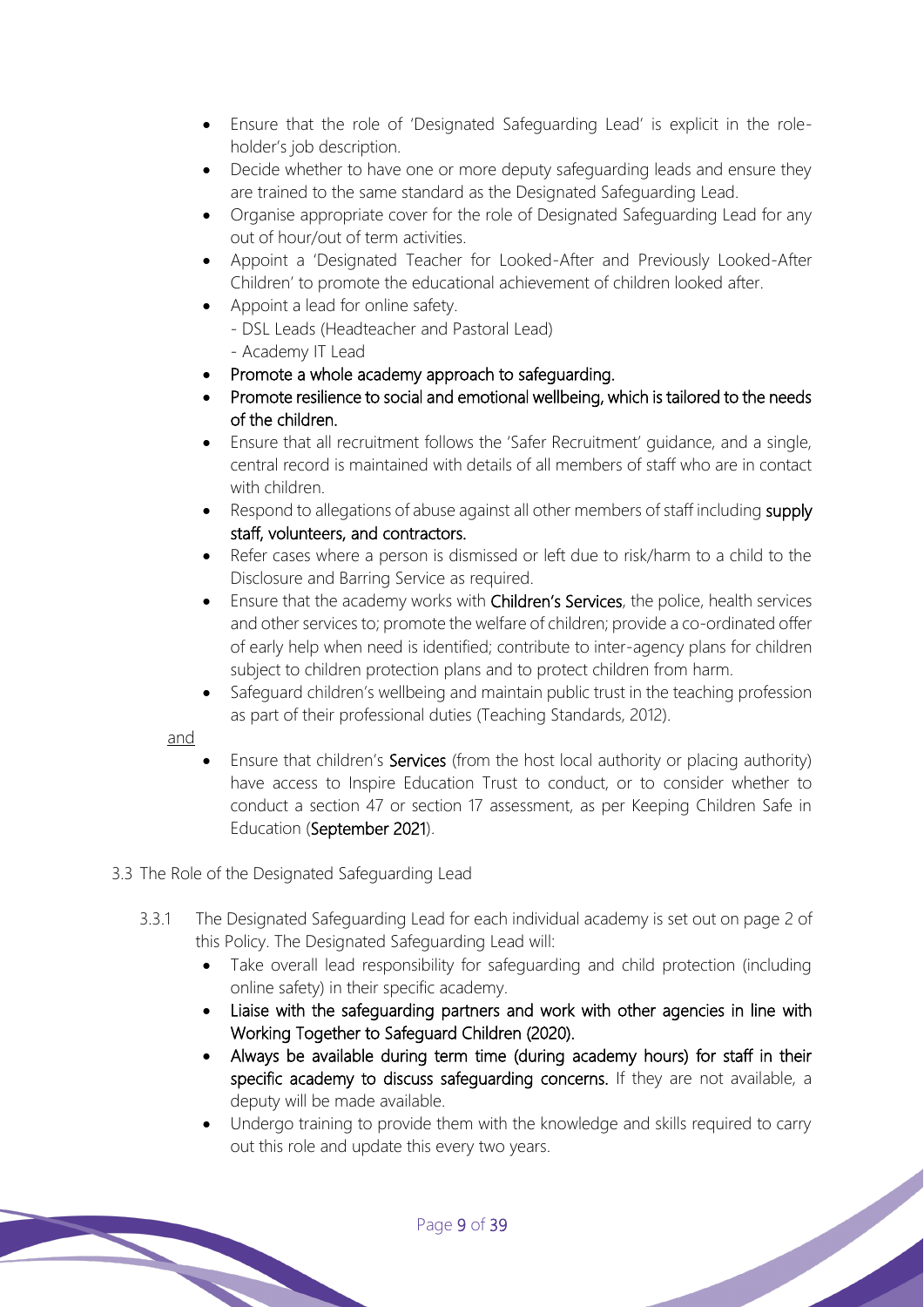- Act as a source of support and expertise on matters relating to safeguarding and child protection to ensure that other members of staff can carry out their safeguarding duty.
- Be best placed to advise on the response to safeguarding concerns.
- Identify if children may benefit from early help.
- Act as a point of contact with the safeguarding partners.
- Make referrals to Warwickshire's Multi-Agency Safeguarding Hub (MASH) where children are at risk of significant harm.
- Make referrals to the Channel programme where there is a radicalisation concern and/or support staff that make a referral to Channel.
- Support the academy with regards to their responsibilities under the Prevent duty and provide advice and support on protecting children from radicalisation.
- Refer cases to the police where a crime may have been committed<sup>1</sup>.
- Ensure all staff have read and understood Part 1 and/or Annex A of Keeping Children Safe in Education (September 2021).
- Update their knowledge and skills regularly and keep up with any developments relevant to their role.
- Provide staff in academy with the knowledge, skills and support required to safeguard children.
- Take responsibility for the accurate and timely recording of safeguarding and child protection concerns and take overall responsibility for safeguarding and child protection files.
- Take responsibility for the transfer of safeguarding files when a child leaves their specific academy.
- Attend or ensure an appropriate representative attends multi-agency safeguarding or child protection meetings.
- Promote supportive engagement with parents and/or carers in safeguarding and promoting the welfare of children.
- Work closely with other relevant education professionals (e.g. SENCO, Virtual Academy Head) to ensure children with additional vulnerabilities are safeguarded.
- Help to promote educational outcomes of child who have experienced or are experiencing safeguarding or child protection issues by sharing relevant information with teachers and the academy leadership team.
- Promote a 'culture of safeguarding', in which every member of the academy community acts in the best interests of the child.
- Ensuringall relevant staff know who its cohort of children or have or have had a social worker are, understanding their academic progress and attainment, and maintaining a culture of high aspirations.
- Regularly meet with the safeguarding link governor and/or Chair of Governors to review safeguarding in their specific academy and

- Liaise with the headteacher regarding safeguarding cases and issues.
- 3.3.2 Further details on the role of the Designated Safeguarding Lead can be found in Annex C of Keeping Children Safe in Education (September 2021).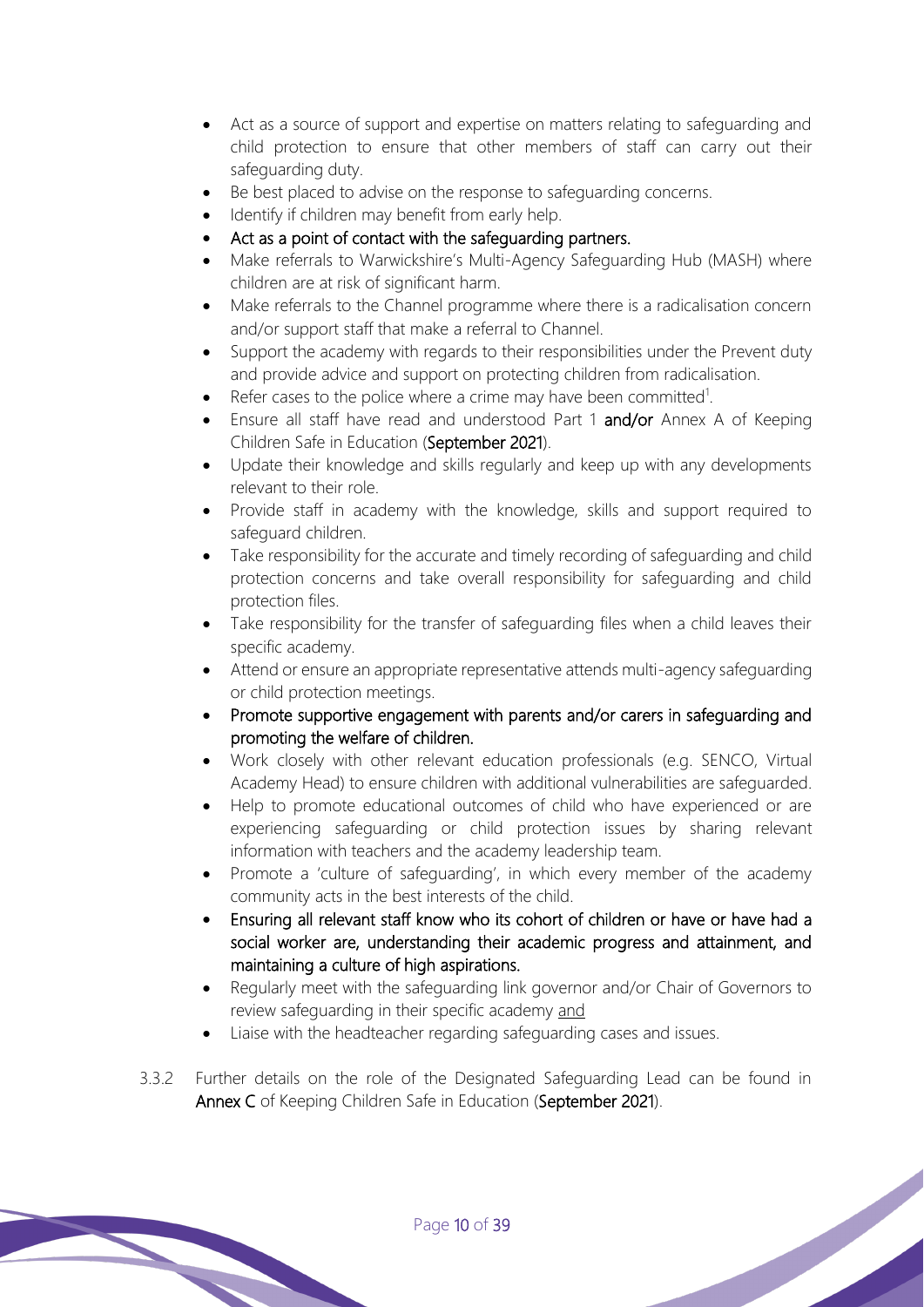- 3.4 The Role & Responsibilities of all Staff within Academy
	- 3.4.1 Academy staff play a particularly important role because they can identify concerns early to provide help for children. All staff atlnspire Education Trust:
		- Have a responsibility to provide a safe environment, where children can learn.
		- Should know what to do if a child tells them that he/she is being abused, exploited, or neglected.
		- Will be able to identify indicators of abuse.
		- Will be made aware of; the safeguarding and child protection policy; the academy behaviour policy; the staff behaviour policy; information about the safeguarding response to children missing in education; the role of the designated safeguarding lead and systems at Inspire Education Trust that support safeguarding and child protection.
		- Will be provided with a copy of Part 1/Annex A of Keeping Children Safe in Education (September 2021) annually and receive annually updated training on their safeguarding roles and responsibilities.
		- Should have an awareness of safeguarding issues that put children at risk of harm and behaviours associated with these risks.
		- Should know what to do if a child makes a disclosure of abuse and never promise confidentiality when a child makes a disclosure.
		- Will be made aware of the early help process and understand their role in it.
		- Should be prepared to identify children who may benefit from early help and will discuss early help requirements with the safeguarding lead in the first instance.
		- May be required to support social workers and other agencies following a referral.
		- Will be made aware of the process for making referrals to Children's Services (though the MASH), understand statutory assessments and the role that they may be expected to play in such assessments.
		- Should be prepared to make referrals to the MASH if they have concerns about a child's welfare and understand the role that they may be expected to play in such assessments.
		- Will receive regularly updated safeguarding and child protection training including online safety.
		- Will receive safeguarding updates throughout the year as part of continuous professional development.
		- Should be able to contribute to the development of safeguarding policy and practice.
		- Should always seek advice from the Designated Safeguarding Lead if they are unsure and
		- All teachers should safeguard children's wellbeing and maintain public trust in the teaching profession as part of their professional duties (Teaching Standards, 2012).

## 3.5 Multi-Agency Working

3.5.1 Each academy is committed to multi-agency working and operates under Working Together to Safeguard Children (2018) and local safeguarding arrangements.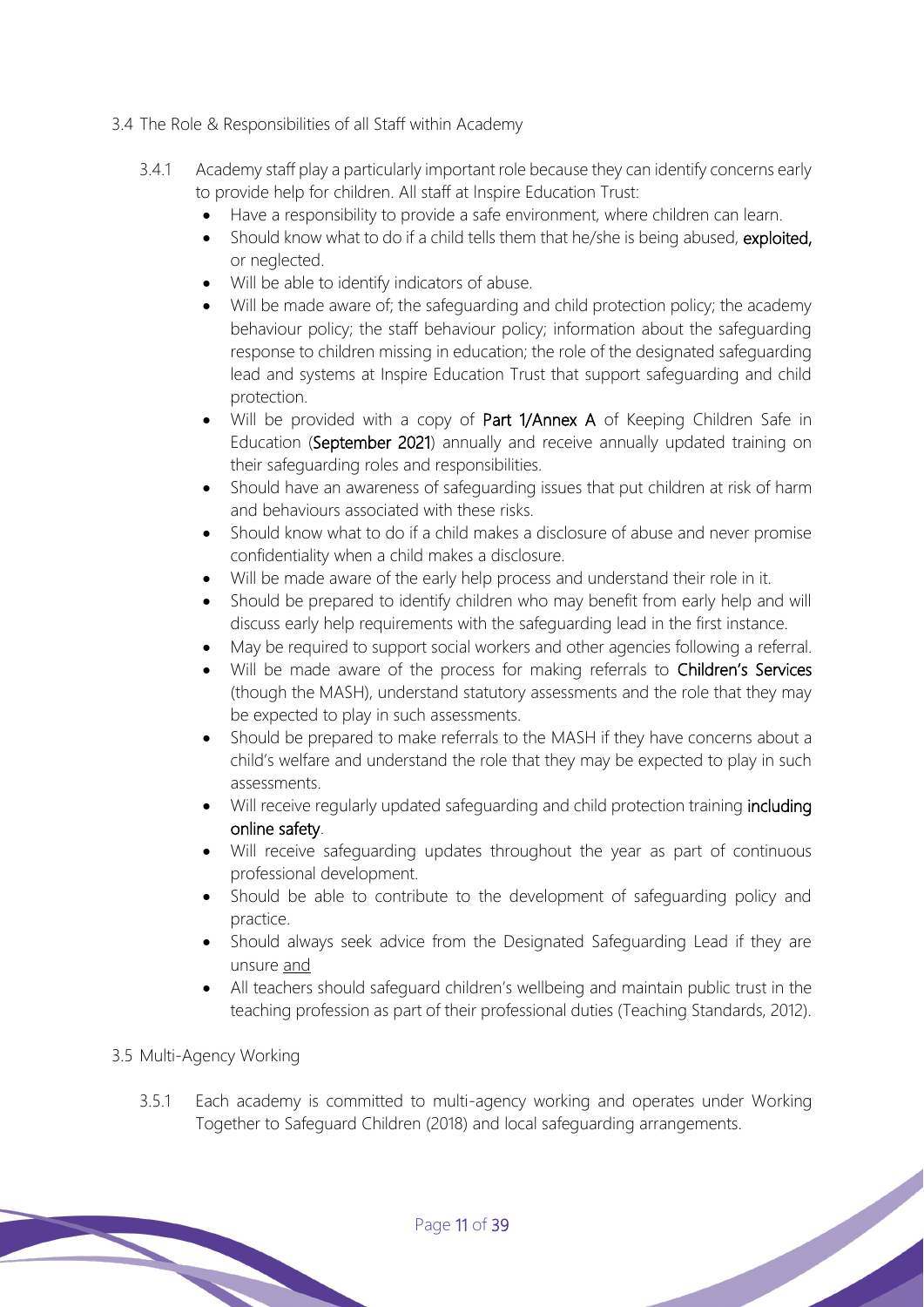- 3.5.2 Each academy will work with Children's Services the police, health services, local Early Help practitioners and other relevant agencies to promote the welfare of children and protect them from harm.
- 3.5.3 We work closely with our local Family Hub to ensure children receive appropriate, coordinated Early Help, the details of which are found on page 2 of the Policy.
- 3.5.4 The Coventry Safeguarding Children Partnership (CSCP) have designated that academies and colleges are a named 'relevant agency'. As such, the academy is under a statutory duty to co-operate with published CSCP arrangements.

The effectiveness of this policy and its impact will be assessed by the Finance & Resources Committee who will monitor the outcomes and impact of this policy every 2 years. The evidence base for assessment will be presented as agenda items at the Finance & Resource Committee meetings.

## **4. Types of Abuse**

4.1 As outlined above, all staff will be trained in indicators of abuse and should be able to recognise signs of abuse. We recognise that abuse, neglect, and safeguarding issues are complex and can rarely be covered by one label. Abuse can take many forms and can involve directly inflicting harm on a child or failing to protect a child from harm online as well as face to face.

The four main types of abuse that staff are trained to recognise are:

- Physical abuse
- Sexual abuse
- Emotional abuse
- **Neglect**

4.2 Types of abuse (Taken from Keeping Children Safe in Education, 2021)

| Type of abuse      | Information                                                                                                                                                                                                                                                                                                                                                                                                                                                                                                                                                                                                                                                                                                                        |
|--------------------|------------------------------------------------------------------------------------------------------------------------------------------------------------------------------------------------------------------------------------------------------------------------------------------------------------------------------------------------------------------------------------------------------------------------------------------------------------------------------------------------------------------------------------------------------------------------------------------------------------------------------------------------------------------------------------------------------------------------------------|
| Abuse              | A form of maltreatment of a child. Somebody may abuse or neglect a child by inflicting<br>harm, or by failing to act to prevent harm. Children may be abused in a family or in an<br>institutional or community setting by those known to them or, more rarely, by others. Abuse<br>can take place wholly online, or technology may be used to facilitate offline abuse. Children<br>may be abused by an adult or adults, or another child or children.                                                                                                                                                                                                                                                                            |
| Physical Abuse     | A form of abuse which may involve hitting, shaking, throwing, poisoning, burning or<br>scalding, drowning, suffocating or otherwise causing physical harm to a child. Physical harm<br>may also be caused when a parent or carer fabricates the symptoms of, or deliberately<br>induces, illness in a child.                                                                                                                                                                                                                                                                                                                                                                                                                       |
| Emotional<br>Abuse | The persistent emotional maltreatment of a child such as to cause severe and persistent<br>adverse effects on the child's emotional development. It may involve conveying to a child<br>that they are worthless or unloved, inadequate, or valued only insofar as they meet the<br>needs of another person. It may include not giving the child opportunities to express their<br>views, deliberately silencing them or 'making fun' of what they say or how they<br>communicate. It may feature age or developmentally inappropriate expectations being<br>imposed on children. These may include interactions that are beyond a child's<br>developmental capability, as well as overprotection and limitation of exploration and |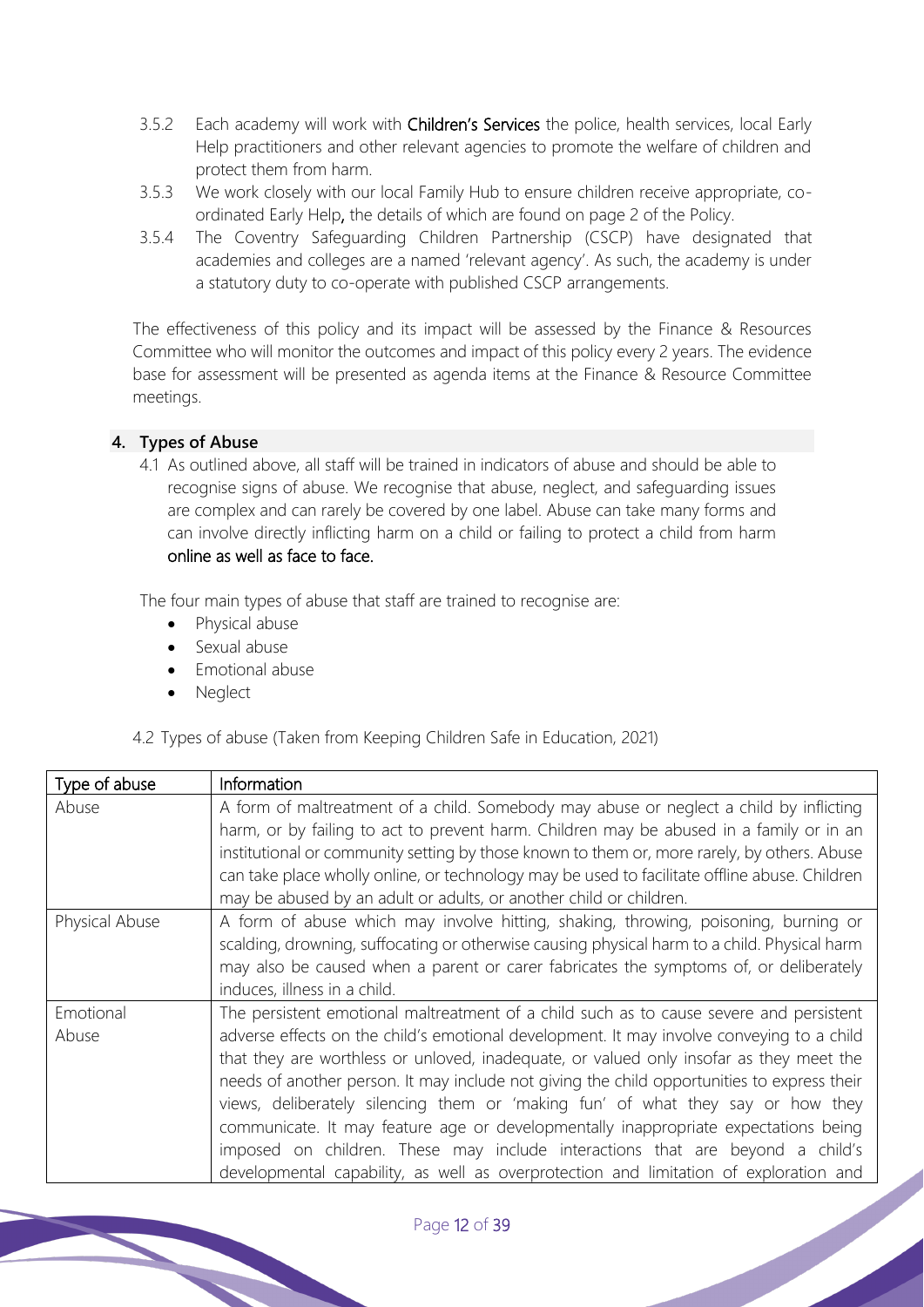|                                          | learning, or preventing the child participating in normal social interaction. It may involve<br>seeing or hearing the ill-treatment of another. It may involve serious bullying (including<br>cyber bullying), causing children frequently to feel frightened or in danger, or the<br>exploitation or corruption of children. Some level of emotional abuse is involved in all types<br>of maltreatment of a child, though it may occur alone.                                                                                                                                                                                                                                                                                                                                                                                                                                                                                                                                                                                                                                                                                                                   |
|------------------------------------------|------------------------------------------------------------------------------------------------------------------------------------------------------------------------------------------------------------------------------------------------------------------------------------------------------------------------------------------------------------------------------------------------------------------------------------------------------------------------------------------------------------------------------------------------------------------------------------------------------------------------------------------------------------------------------------------------------------------------------------------------------------------------------------------------------------------------------------------------------------------------------------------------------------------------------------------------------------------------------------------------------------------------------------------------------------------------------------------------------------------------------------------------------------------|
| Sexual Abuse                             | Involves forcing or enticing a child or young person to take part in sexual activities, not<br>necessarily involving a high level of violence, whether or not the child is aware of what is<br>happening. The activities may involve physical contact, including assault by penetration (for<br>example, rape or oral sex) or non-penetrative acts such as masturbation, kissing, rubbing<br>and touching outside of clothing. They may also include non-contact activities, such as<br>involving children in looking at, or in the production of, sexual images, watching sexual<br>activities, encouraging children to behave in sexually inappropriate ways, or grooming a<br>child in preparation for abuse. Sexual abuse can take place online, and technology can be<br>used to facilitate offline abuse. Sexual abuse is not solely perpetrated by adult males.<br>Women can also commit acts of sexual abuse, as can other children.<br>The sexual abuse of children by other children is a specific safeguarding issue in education<br>and all staff should be aware of it and of Inspire Education Trust policy and procedures for<br>dealing with it. |
| Child<br>Sexual<br>Exploitation<br>(CSE) | CSE is a form of child sexual abuse. It occurs where an individual or group takes advantage<br>of an imbalance of power to coerce, manipulate or deceive a child or young person under<br>the age of 18 into sexual activity (a) in exchange for something the victim needs or wants,<br>(b) for the financial advantage or increased status of the perpetrator or facilitator and/or<br>through violence or the threat of violence. The victim may have been sexually exploited<br>even if the sexual activity appears consensual. Child sexual exploitation does not always<br>involve physical contact; it can also occur through the use of technology.                                                                                                                                                                                                                                                                                                                                                                                                                                                                                                      |
| Neglect                                  | The persistent failure to meet a child's basic physical and/or psychological needs, likely to<br>result in the serious impairment of the child's health or development. Neglect may occur<br>during pregnancy, for example, as a result of maternal substance abuse. Once a child is<br>born, neglect may involve a parent or carer failing to: provide adequate food, clothing and<br>shelter (including exclusion from home or abandonment); protect a child from physical and<br>emotional harm or danger; ensure adequate supervision (including the use of inadequate<br>care-givers); or ensure access to appropriate medical care or treatment. It may also include<br>neglect of, or unresponsiveness to, a child's basic emotional needs.                                                                                                                                                                                                                                                                                                                                                                                                               |

- 4.3 Indicators of abuse can be found in Appendix B.
- 4.4 If a child is in immediate danger or at risk of harm, a referral will be made to Children's Services (through the MASH) and any member of staff can make this referral. A Designated or Deputy Designated Safeguarding Lead should be available at all times, but in exceptional circumstances the member of staff should speak to a member of the Senior Leadership Team or seek advice directly from Children's Service and then take appropriate action. The Designated Safeguarding Lead should be made aware as soon as possible.
	- 4.5 Staff, parents and the wider community should report any concerns that they have about the welfare of children, however minor or seemingly insignificant. Staff should not assume that someone else will report concerns.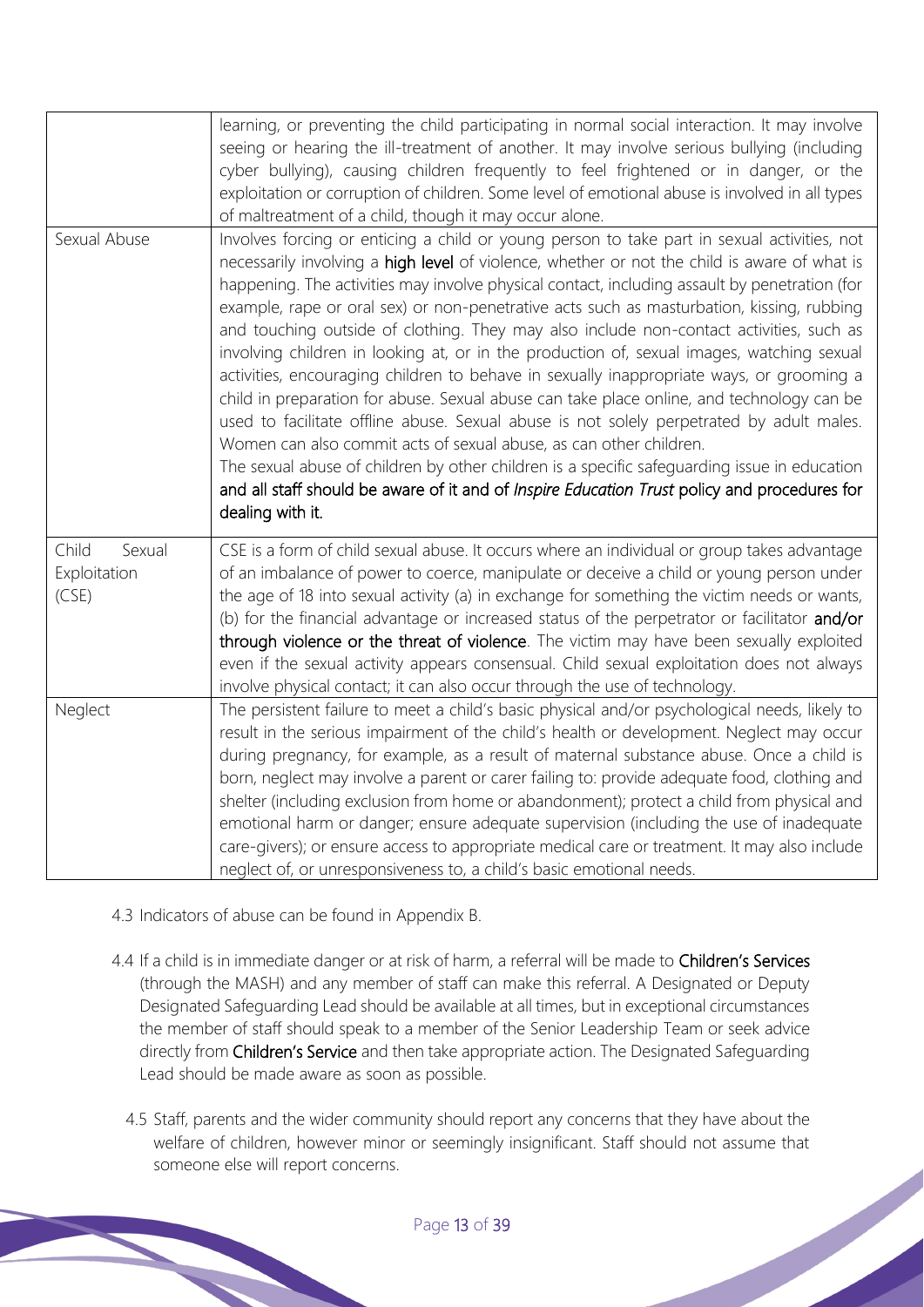- 4.6 The Trust recognises that any child can be the victim of abuse and may benefit from early help. However, the academy will be particularly vigilant to potential need for early help if a child:
	- Is disabled or has certain health conditions and has specific additional needs.
	- Has special educational needs (whether or not they have a statutory education, health and care plan).
	- Has a mental health need.
	- Is a young carer.
	- Is showing signs of being drawn in to anti-social or criminal behaviour, including gang involvement and association with organised crime groups or county lines.
	- Is frequently missing/goes missing from care or from home.
	- Is a risk of modern slavery, trafficking, sexual or criminal exploitation.
	- Is misusing drugs or alcohol themselves.
	- Has a family member in prison or is affected by parental offending.
	- Is in a family circumstance presenting challenges for the child, such as substance abuse, adult mental health problems or domestic abuse.
	- Has returned home to their family from care.
	- Is showing early signs of abuse and/or neglect.
	- Is at risk of being radicalised or exploited.
	- Is at risk of 'honour-based' abuse such as Female Genital Mutilation or Forced Marriage.
	- Is persistently absent from education, including persistent absences for part of the academy day.
	- Is a privately fostered child.<sup>2</sup>
- 4.7 Inspire Education Trustrecognises that abuse can take many different forms. Staff will also receive training on the following issues and action will be taken if staff in an academybelieves that a child is at risk of or is the victim of:
	- bullying, including cyber- or online-bullying
	- child criminal exploitation (including involvement in county lines)
	- child sexual exploitation
	- domestic abuse
	- emotional abuse
	- fabricated or induced illness
	- faith-based abuse
	- female genital mutilation
	- forced marriage
	- gangs or youth violence
	- gender-based violence
	- hate
	- mental health
	- neglect
	- peer on peer abuse
	- physical abuse
	- radicalisation
	- relationship abuse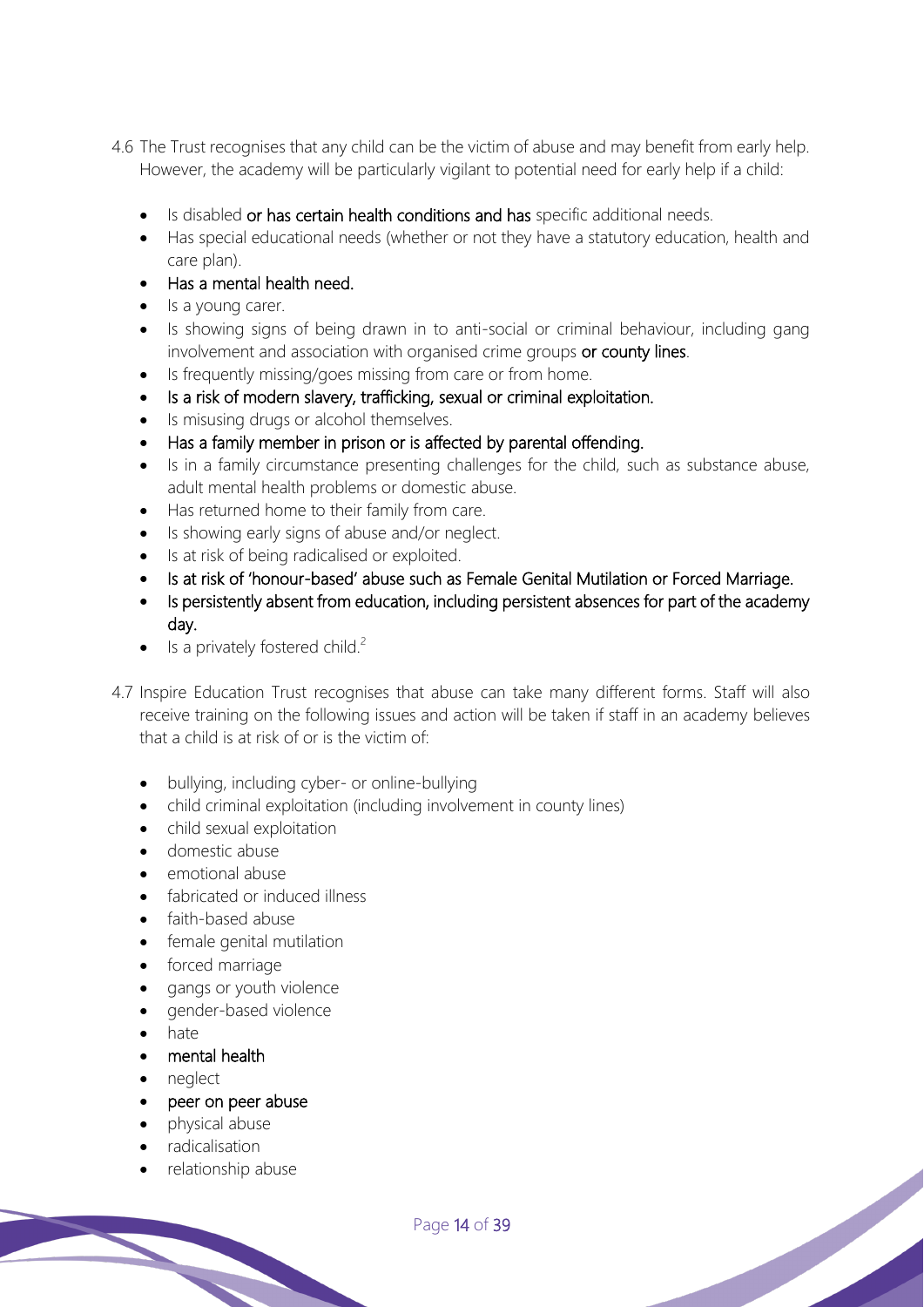- serious violence and harassment
- sexual abuse
- sexual violence or sexual harassment (including peer on peer abuse)
- sharing of consensual or non-consensual nude and semi-nude images/videos
- So-called 'honour-based' abuse
- trafficking and modern slavery

4.8 Each academy will also take action to protect:

- Children missing education.
- Children missing from home or care.
- 4.8.1 There are other familial issues that can have a detrimental impact on children.
	- We work with other agencies in line with Keeping Children Safe in Education (2021) to support children and families in the following circumstances.
	- Children facing the court procedures and/or children in the court system.
	- Children with family members in prison,
	- Children who are homeless.
	- Children who need a social worker
- 4.9 Child potentially at greater risk of harm
	- 4.9.1 Inspire Education Trust recognises that some children need a social worker due to abuse, neglect or **complex** family circumstances and that abuse and trauma can leave children vulnerable to further harm, as well as educational disadvantage.
	- 4.9.2 The Designated Safeguarding Lead will hold information relating to social workers working with children in the academy.
	- 4.9.3 This information will inform decisions about safeguarding and promoting welfare (including the provision of pastoral and/or academic support).

#### 4.10 Children missing from Education

- 4.10.1 Inspire Education Trust understands that children missing from education can be a warning sign to a variety of safeguarding concerns.
- 4.10.2 Inspire Education Trust will report information to the Local Authority when removing a child from roll.

## 4.11 Elective Home Education

- 4.11.1 Inspire Education Trust recognises that many home educated children have a positive learning experience and the decision is one with the child's best interests at heart.
- 4.11.2 Since 2016, each academy in Inspire Education Trust has a statutory duty to inform the Local Authority of all deletions from roll. When Elective Home Education is the reason for this removal, the Local authority and other key professionals will work alongside an academy to coordinate a meeting with parents where possible ideally before a final decision is made.

#### 4.12 Mental Health

4.12.1 The Trust recognises that safeguarding and promoting the welfare of children includes preventing the impairment of children's mental health or development.<br>Page 15 of 39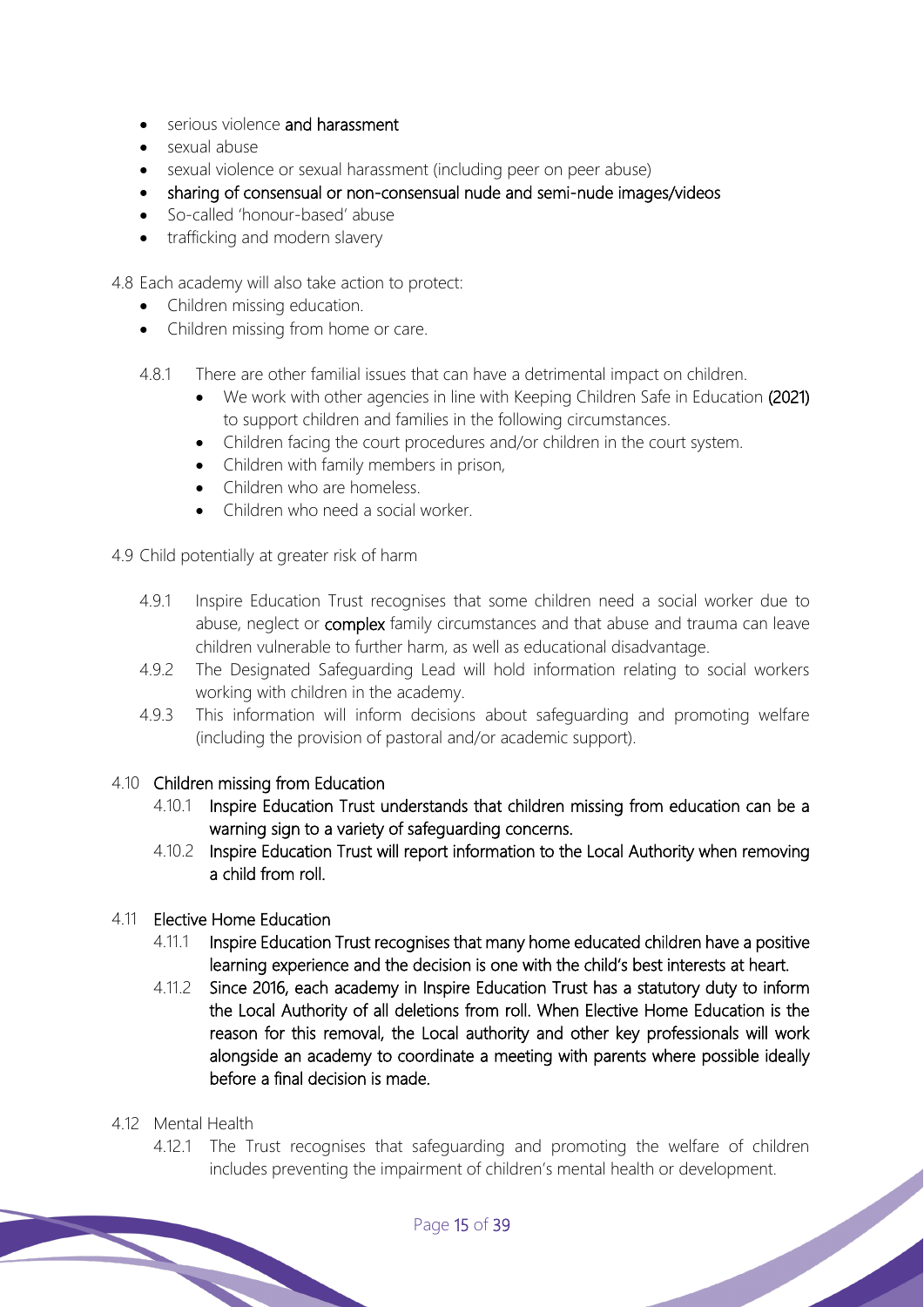- 4.12.2 All staff will be aware that mental health problems may be an indicator that a child is suffering or is at risk of suffering abuse, neglect, or exploitation.
- 4.12.3 Staff will not attempt to make a diagnosis of a mental health problem unless they are appropriately trained.
- 4.12.4 We recognise that staff are well-placed to observe behaviour that may indicate that a child is experiencing a mental health problem or is at risk of developing one. There are clear systems and processes in place for identifying possible mental health problems. If staff are concerned that a child is suffering a mental health problem, they should:
	- Speak to the DSL, as identified on page 2 of this policy.
	- Log concern on CPOMS
	- DSL's to share the information with the Mental Health First Aider, specific to each academy, as identified on page 2 of this policy and/or with the SENDCO (SENDCO to take advice from SEMHL/Education Psychologist, if necessary) and/or the Mental Health First
	- DSL's to have a conversation with parents/carers
	- Referral made to professionals if necessary i.e. GP's, RISE, Social Care, Professional Agencies
	- Child to work in academy with Pastoral Lead
- 4.12.5 If staff are concerned that a child is experiencing a mental health problem that is also a safeguarding concern, they must report this to the Designated Safeguarding Lead (or deputy Designated Safeguarding Lead) immediately.
- 4.12.6 Inspire Education Trust has a Mental Health First Aider in each of the academies and there are also Wellbeing Champions who have been identified and are responsible to work together with the Pastoral Leads to ensure that mental health and wellbeing across the academies and, where necessary signpost to professional support.
- 4.12.7 Further information, guidance and advice regarding mental health can be found in paragraph 41 of Keeping Children Safe in Education 2021.
- 4.13 Inspire Education Trusthave a duty to refer any children who are living in a private fostering arrangement to the local authority.
- 4.14 All academies are subject to a duty under section 26 of the Counter-Terrorism and Security Act 2015 in the exercise of their functions to have "due regard" to the need to prevent people from being drawn into terrorism. See Appendix B for further information on Inspire Education Trust's Prevent duty.
- 4.15 If any member of staff is unsure about signs of abuse or neglect, they should speak to the Designated Safeguarding Lead.
- 4.16 See Appendix B for further information and quidance on the above issues.<sup>3</sup>

## **5. Responding to Signs of Abuse**

- 5.1 If a member of staff, parent or member of the public is concerned about a child's welfare, they should report it to the designated safeguarding lead as soon as possible. On occasions when the designated safeguarding lead is not available, it should be reported to the deputy safeguarding lead without delay. Although any member of staff can make a referral to Children's Services where possible there should be a conversation with the Designated Safeguarding Lead.
- 5.2 If anyone other than the Designated Safeguarding Lead makes a referral to Children's<br>Page 16 of 39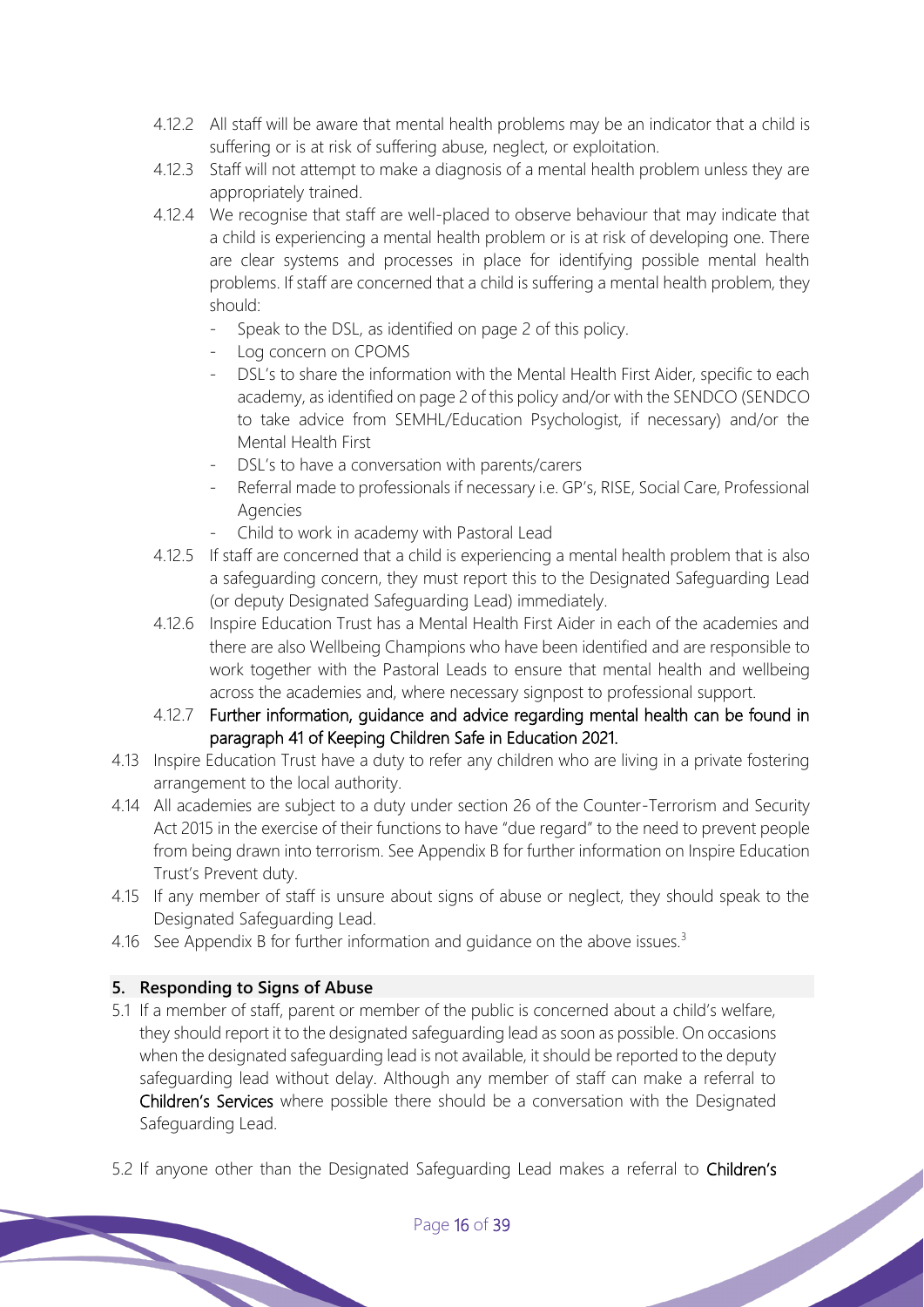Services or to the police, they should inform the DSL as soon as possible.

- 5.3 All staff will be alert to indicators of abuse and will report any of the following to the Designated Safeguarding Lead immediately:
	- Any concern or suspicion that a child has sustained an injury outside what is reasonably attributable to normal play.
	- Any concerning behaviours exhibited by children that may indicated that they have been harmed or are at risk of harm, including unusual changes in mood or behaviour, concerning use of language and/or concerning drawings or stories.
	- Any significant changes in attendance or punctuality.
	- Any significant changes in a child's presentation.
	- Any concerns relating to people who may pose a risk of harm to a child.

#### and/or

- Any disclosures of abuse that children have made.
- 5.4 There will be occasions where a child discloses abuse directly to a member of staff. If this happens, the member of staff will:
	- Listen carefully to the child and believe what they are saying.
	- Not promise confidentiality, as information may need to be passed on so the child and family can receive additional support.
	- Only ask for clarification if something is unclear and will not ask 'leading' questions.
	- Report disclosure to the designated safeguarding lead as soon as possible, certainly by the end of the day.
	- Only discuss the issue with colleagues that need to know about it

#### and

- Will write up the disclosure and pass it to the designated safeguarding lead. It is likely they will have a discussion with the DSL prior to this.
- 5.5 The designated safeguarding lead will make a decision about the action that needs to be taken following a member of staff raising a concern about a child or following a direct disclosure. The DSL may:
	- Manage support for the child internally.
	- Seek advice from the social worker advice line in the MASH.
	- Instigate single agency intervention and work directly with the family to improve the situation.
	- Offer an Early Help Assessment to provide multi-agency help to a family.
	- In cases where children are deemed to be at significant risk of harm, the DSL will refer cases to the MASH for statutory intervention. Parental consent will be obtained wherever possible before referring cases to the MASH. However, if staff in an academy are worried that telling parents will mean the child is at greater risk of harm, we may do this without informing them.
	- If parents do not consent to a referral but the academy believes that a child is at significant risk of harm, a referral will still be made to Children's Services.
- 5.6 For further information about the Coventry Safeguarding Children Partnership's 'Right Help, Right Time' guidance, which is used byInspire Education Trust to make decisions about protecting children, please visit http://www.coventry.gov.uk/righthelprighttime.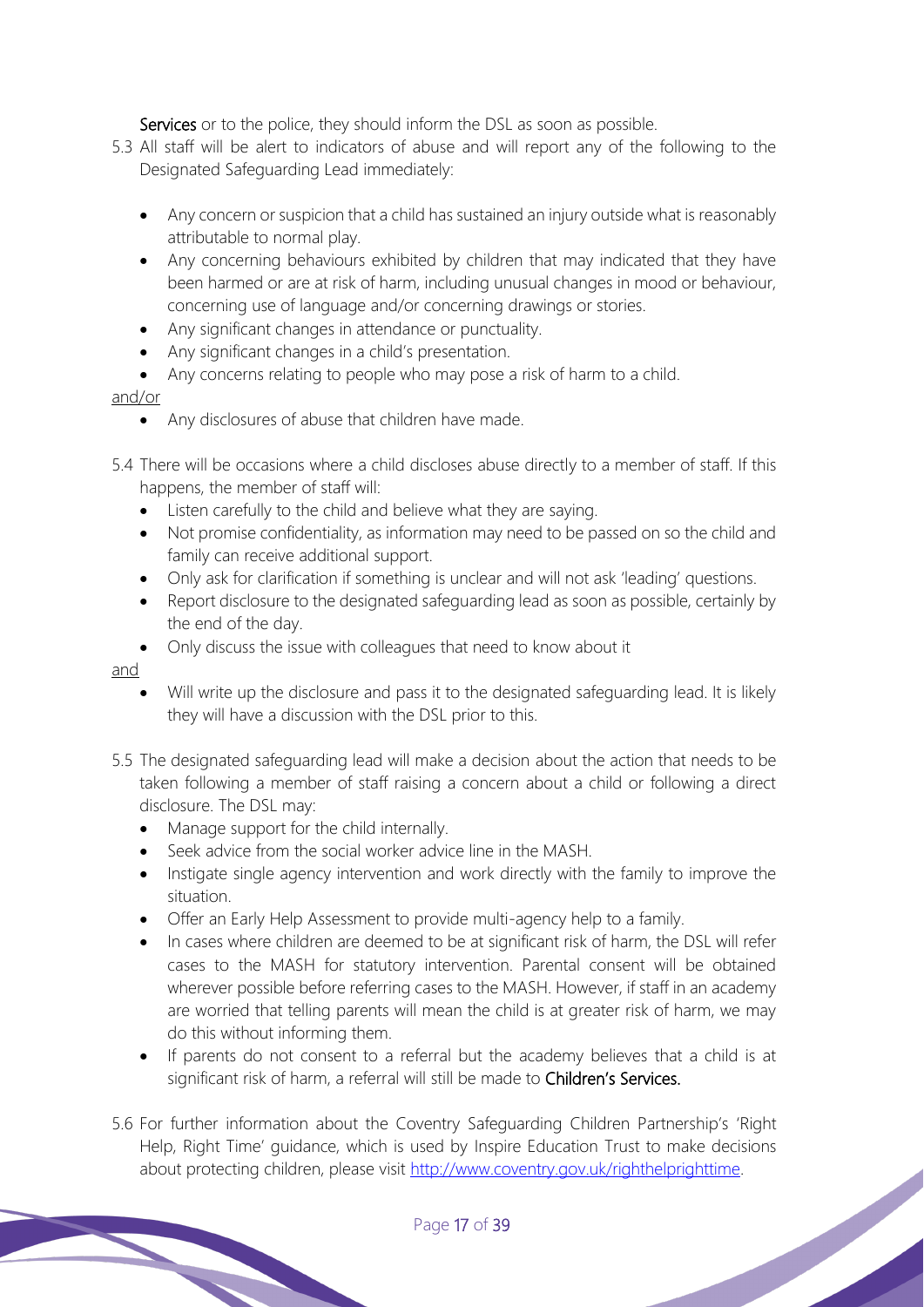- 5.7 See page 21 for flowchart of actions that will be taken where there are concerns about a child (taken from Keeping Children Safe in Education, September 2021).
- 5.8 In cases where members of staff become aware that Female Genital Mutilation (FGM) has been carried out on a female below the age of 18, they have a mandatory duty to report this to the police without delay and will do so. Staff should refer this to the DSL, but the legislation requires regulated health and Children's Service professionals and teachers in England and Wales to make a report to the police where, in the course of their professional duties, they either:
	- Are informed by a girl under 18 that an act of FGM has been carried out on her; or
	- Observe physical signs which appear to show that an act of FGM has been carried out on a girl under 18 and they have no reason to believe that the act was necessary for the girl's physical or mental health or for purposes connected with labour or birth.<sup>4</sup>
- 5.9 Peer on Peer Abuse
	- 5.9.1 Inspire Education Trust understands that both adults and other children can perpetrate abuse and can happen inside and outside of academy. Peer on peer abuse is taken very seriously. Peer on peer abuse can include bullying (including cyber-bullying, prejudice-based and discriminatory bullying), abuse in intimate personal relationships between peers, physical abuse, sharing of consensual or non-consensual images of videos, causing someone to engage in sexual activity without consent, sexual violence and/or harassment, upskirting, and initiation/hazing ceremonies. The academy recognises that safeguarding issues can manifest as peer-on-peer abuse.
	- 5.9.2 All members of staff will be made aware of the academies' policy and procedures with regards to peer-on-peer abuse. Inspire Education Trust will ensure staff understand what is meant by peer-on-peer abuse and the academies' policy on peer-on-peer abuse by accessing the policy on the CPOMS document library and undertake training both online and throughout the academy year.
	- 5.9.3 Inspire Education Trust will work to prevent peer on peer abuse by including it at the start of the year training for all staff and ensuring that all staff have read the policy.
	- 5.9.4 In the event that an allegation of peer-on-peer abuse is made, the DSL's will investigate this and will talk to the victims and alleged perpetrators, record the incident on CPOMS and, if necessary, will discuss with parent/carers. The victims and alleged perpetrators will be supported by the Pastoral Lead.
	- 5.9.5 In the event that an allegation of peer-on-peer abuse is made, victims and alleged perpetrators will be supported by the Pastoral Lead who will arrange for pastoral work to take place within the relevant year groups and, the victim and alleged perpetrator will work individually and together, if necessary, with the Pastoral team, to support them.
	- 5.9.6 Inspire Education Trust academies will never pass off peer on peer abuse as 'banter' or 'part of growing up' and recognise that even if there are no reported cases, such abuse may still be taking place. This should be a Zero-tolerance approach as this could lead to a culture of unacceptable behaviours.
	- 5.9.7 Each individual academy is aware of its own needs relating to gender/age issues that may affect children. Below are some of the concerns that may be relevant to<br>Page 18 of 39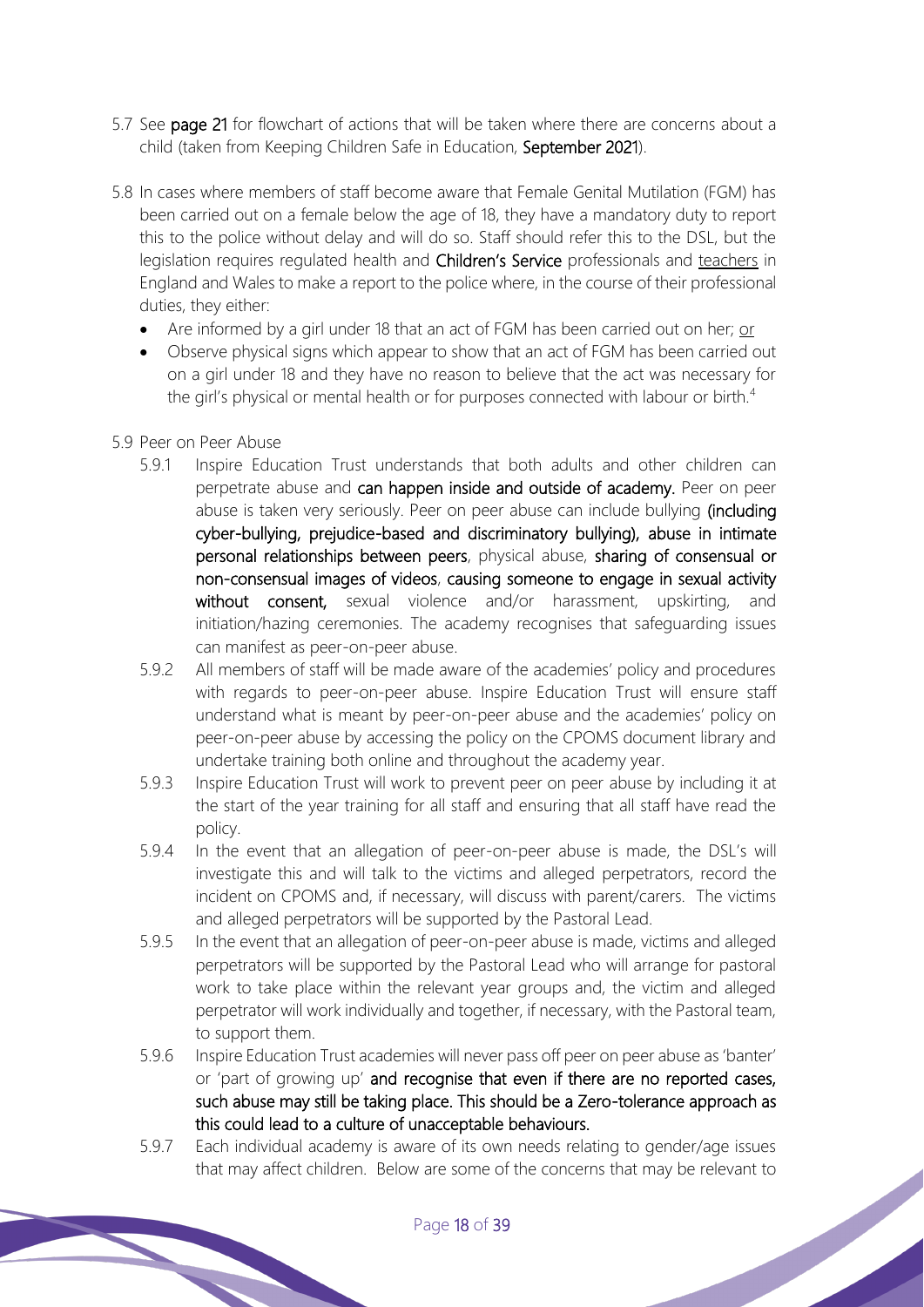our children:

- Bullying (including cyberbullying).
- Physical abuse which can include hitting, kicking, shaking, biting, hair pulling, or otherwise causing physical harm.
- Sexual violence and sexual harassment.
- Upskirting, which typically invoices taking a picture under a person's clothing without them knowing, with the intention of viewing their genitals or buttocks to obtain sexual gratification, or cause the victim humiliation, distress, or alarm
- Sexting (also known as youth produced sexual imagery)
- Initiation/hazing type violence and rituals.
- 5.9.8 Inspire Education Trust academies will adhere to guidance set out in Keeping Children Safe in Education (2021) and Sexual Violence and Sexual Harassment in Academies (September 2021) when responding to incidents of peer-on-peer abuse.
- 5.9.9 All staff will be made aware that 'upskirting' is a criminal offence.
- 5.10 Sharing of consensual or non-consensual nude and semi-nude images or videos
	- 5.10.1 "Sharing of consensual or non-consensual nude and semi-nude images or videos" refers to any sharing of youth-produced sexual imagery between children. This includes:
		- A person under the age of 18 creating and sharing sexual imagery of themselves with a peer under the age of 18.
		- A person under the age of 18 sharing sexual imagery created by another person under the age of 18 with a peer under the age of 18 or an adult.
		- A person under the age of 18 being in possession of sexual imagery created by another person under the age of 18.
		- 5.10.2 The academy has a responsibility to educate children in the risks relating to 'sharing consensual or non-consensual nude images or videos' and how to keep themselves safe online. (E-Safety Policy/PHSE policy here are available on the IET's website, academy website and also on the CPOMS library).
		- 5.10.3 Any incidents or suspected incidents of 'sharing consensual or non-consensual nude images or videos' should be reported to the DSL without delay.
		- 5.10.4 Once reported to the DSL, the DSL will decide on the appropriate course of action. This could include:
			- Referrals to the MASH in regard to both peers (also the police if urgent response required).
			- Confiscation of mobile phones in line with guidance 'Searching, Screening and Confiscation, (January 2018).
			- Support for young people involved to prevent reoccurrence.
			- Sanctions in accordance with behaviour policy.
		- 5.10.5 Any incidents of 'sharing consensual or non-consensual nude images or videos' involving the following will result in a MASH and sometimes a Police referral:
			- Adult involvement
			- Coercion or blackmail
			- Children under the age of 13
			- Extreme, or violent content
			- Immediate risk of harm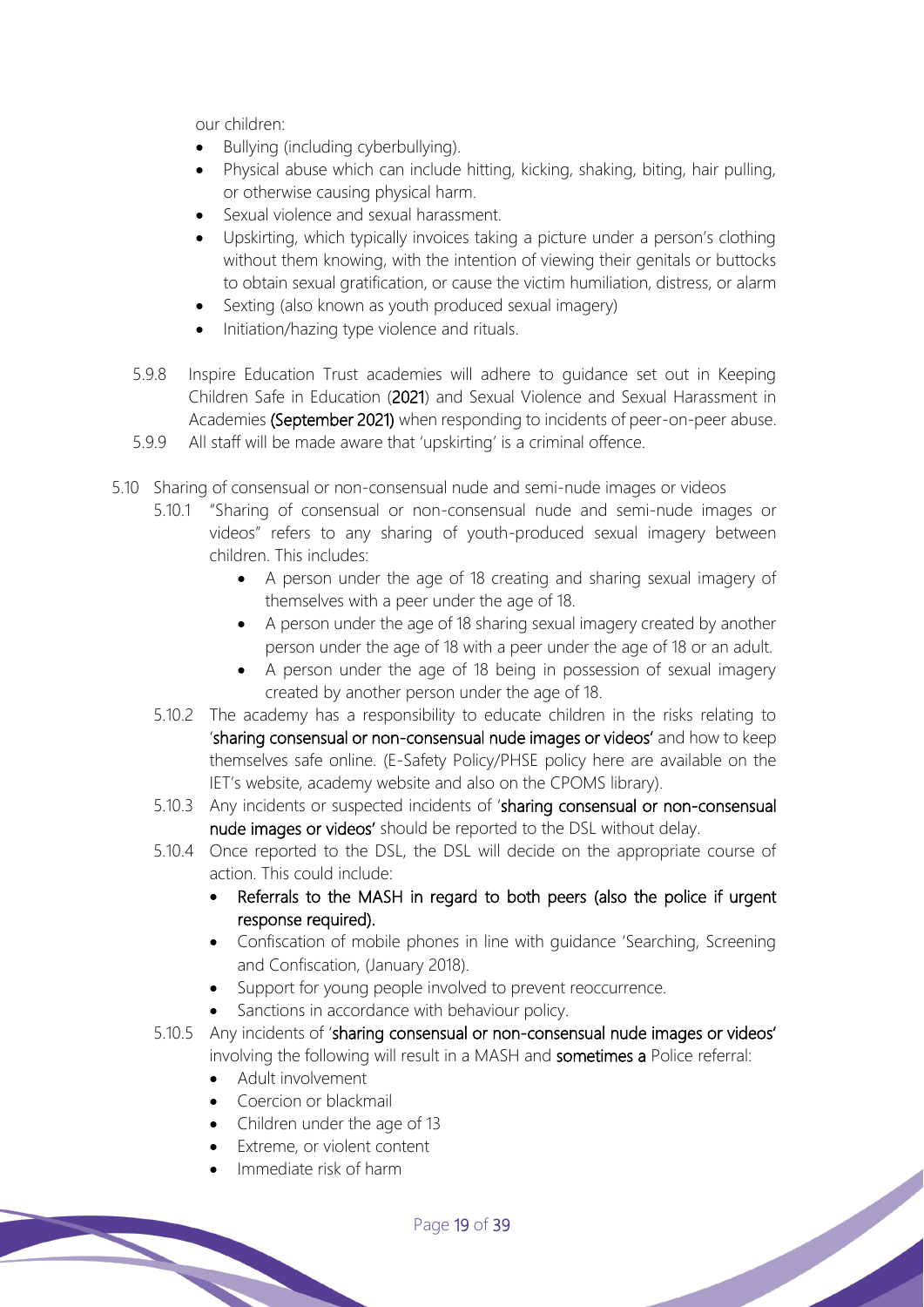- 5.10.6 Staff will not view images or videos on pupil devices. Confiscated devices will be stored securely and passed to the relevant agencies.
- 5.10.7 We will work with parents as necessary if their child is involved in the sharing of consensual or non-consensual nude images or videos.
- 5.10.8 We operate a culture of safeguarding and young people should feel confident to disclose if they have sent an inappropriate image of themselves. Children will always be supported to retrieve and delete the images.
- 5.11 Peer on Peer Sexual Violence and Sexual Harassment
	- 5.11.1 Sexual Violence and sexual harassment, just like the above types of Peer-on-Peer abuse, can occur both in and out of academy (online and face to face) between children of any age and sex and is never acceptable. This includes children from primary age through to secondary and higher. Examples of this are:
		- rape
		- assault by penetration
		- sexual assault
		- causing someone to engage in sexual activity without consent
		- sexual comments including on social media
		- sexual jokes
		- physical behaviour
		- online sexual harassment
		- sharing of unwanted explicit content
		- upskirting
		- sexualised online bullying
		- sexual exploitation, coercion and threats

All members of staff at Inspire Education Trust maintain the attitude of 'It can happen here' to ensure all children are safeguarded. One way this is done is by addressing inappropriate behaviour (Behaviour and Discipline Policy). All staff understand that by not addressing this promptly, children's educational attainment may be impacted if the alleged perpetrator attends the same setting.

- 5.11.2 All staff at Inspire Education Trust will reassure the victim that they are being taken seriously and will be support and kept safe. The Designated Safeguarding Lead (or deputy) will take a lead role on reports whilst using their professional judgement, and liaising with other agencies by following the below protocol:
	- When possible, two members of staff will be present where the report includes an online element.
	- Staff will not view illegal images of children.
	- Will not promise confidentiality as reports will need to be passed onto Children's Service (and in some cases, the Police).
	- Recognises that a child is more likely to disclose to a member of staff they have the strongest relationship with.
	- An initial disclosure may be the first incident that is reported rather than a singular event.
	- Some children may face barriers to disclosing such as, additional needs,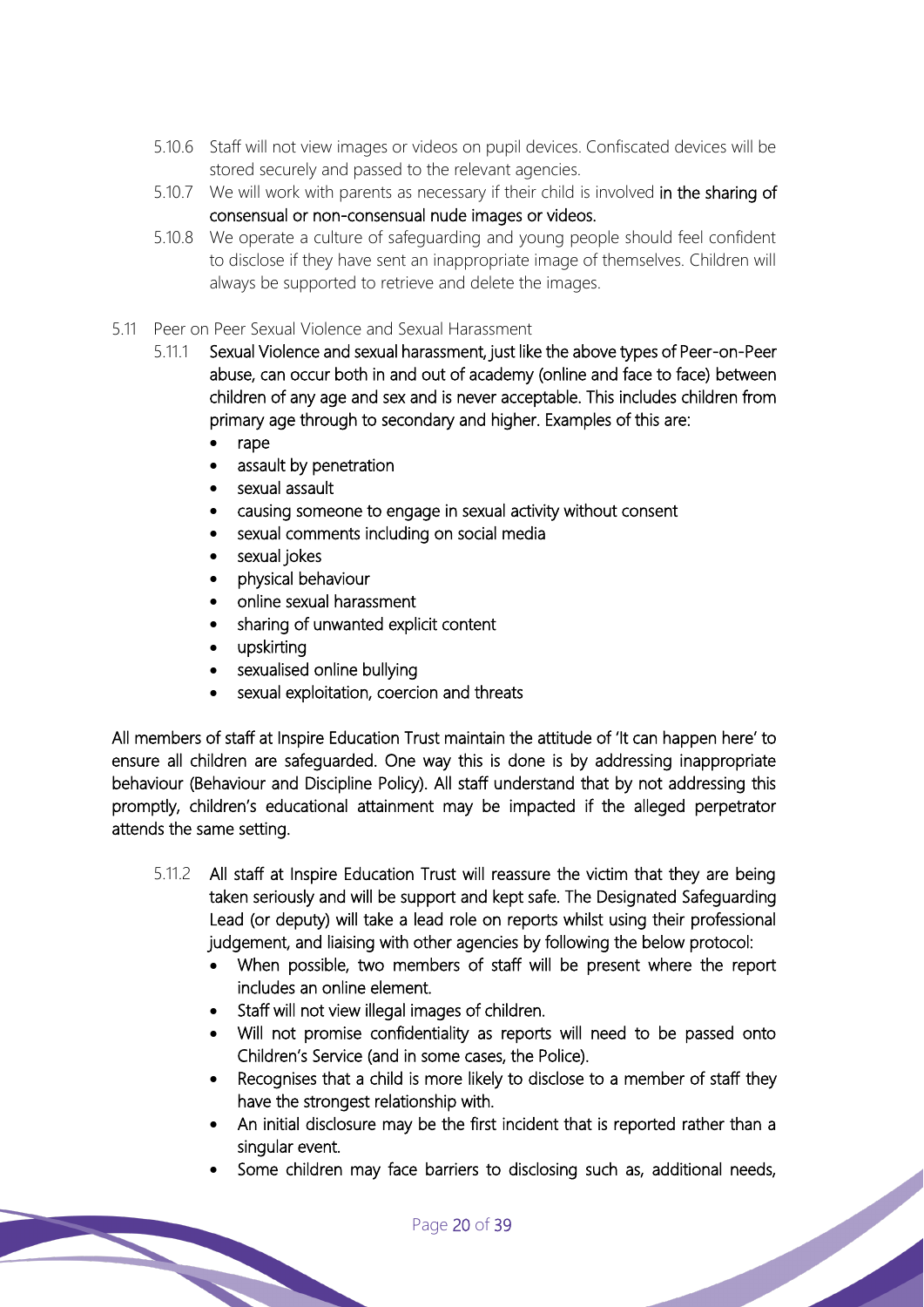vulnerability, sex, ethnicity, and possibly sexual orientation.

- Will always listen carefully to the child whilst being non-judgemental.
- Write up the factual parts of the disclosure as soon as the child has finished disclosing.
- Liaise with the MASH (and police if urgent response required).
- 5.11.3 Nevertheless, the victim will never be given the impression that they are creating a problem by reporting sexual violence and/or harassment. Staff will be aware of the importance of challenging inappropriate behaviours; making it clear it is never accepted, tolerated and is not a part of growing up or banter.
- 5.11.4 In some cases, a risk assessment may be required but will be kept under constant review.
- 5.12 Serious Violence
	- 5.12.1 All staff will be made aware of indicators, which may signal that children are at risk of, or are involved with serious violent crime such as absence from academy, a change in friendship/relationship, a significant decline in performance, signs of self-harm or change in wellbeing, or sign of unexplained injury.
	- 5.12.2 All staff will be made aware of the range of risk factor which will increase the likelihood of involvement in serious violence, criminal networks and gangs and understand the measures in place to prevent these.
	- 5.12.3 All staff will have an awareness of Child Criminal Exploitation and behaviours linked to Child Criminal Exploitation. Further information about Child Criminal Exploitation can be found in paragraph 51 of Keeping Children Safe in Education (2021).
- 5.13 Searching, Screening and Confiscation
	- 5.13.1 Where necessary, searching, screening and confiscation will be used to safeguard a child(ren) atInspire Education Trust.
	- 5.13.2 The Trust adheres to 'Searching, Screening and Confiscation: Advice for Schools (January 2018).
	- 5.13.3 Please see searching, screening and confiscation policy for further information
- 5.14 Extra-Familial Harm
	- 5.14.1 Inspire Education Trust recognises that safeguarding incidents can be associated with factors outside an academy and may take place outside of academy. We also recognise that safeguarding incidents or behaviours can occur between children outside of academy. We will always consider contextual safeguarding factors when responding to safeguarding incidents.
	- 5.14.2 All staff will be made aware that safeguarding incidents and/or behaviours can be associated with factors outside an academy and/or can occur between children outside these environments.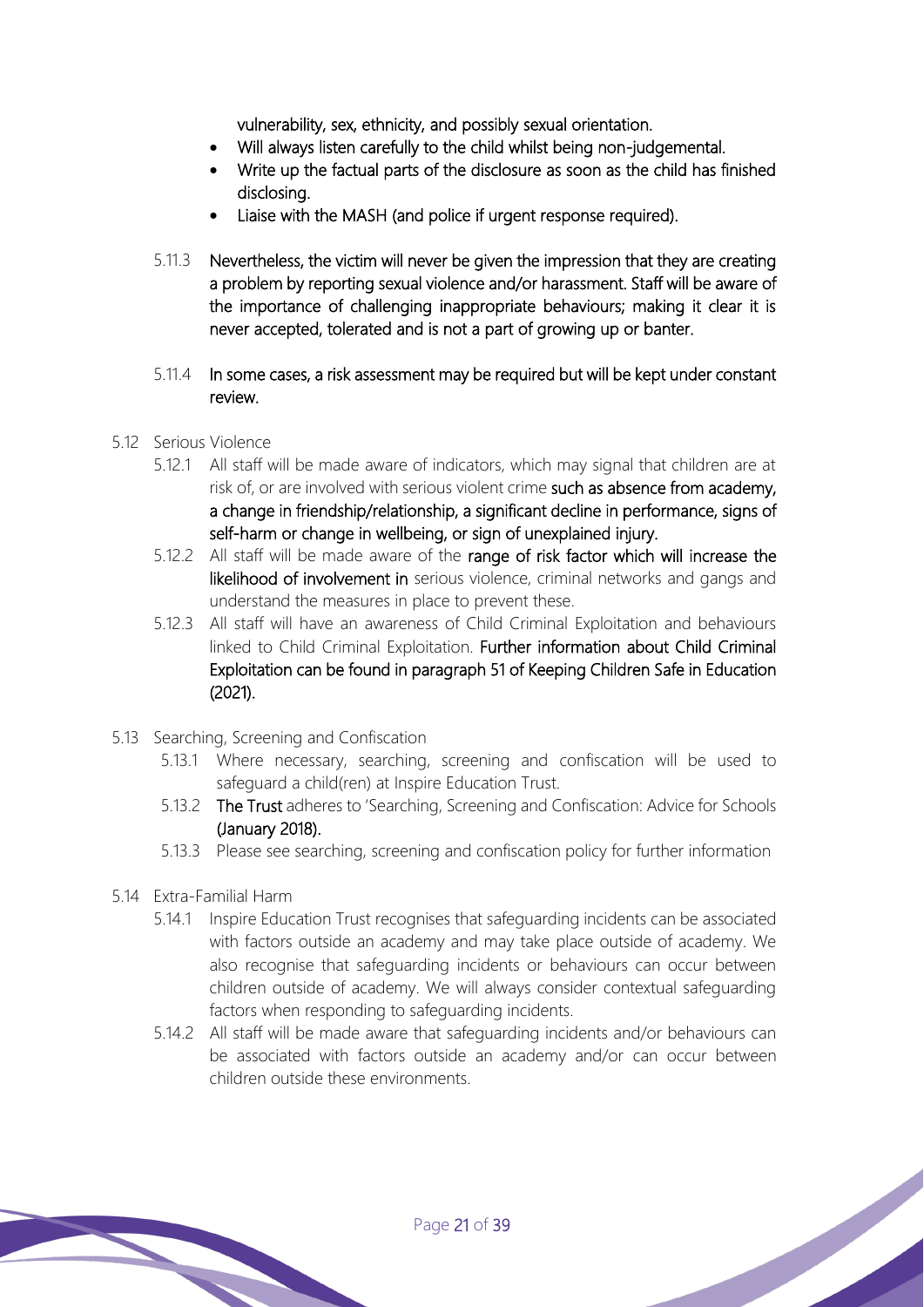

5.15 To raise concerns about children, members of staff should contact the Multi-Agency Safeguarding Hub (MASH) by telephone to discuss the referral. They should then complete the online Multi-Agency Referral Form (MARF) and submit this to the MASH. The academy will follow up referrals if we do not receive feedback from Children's Services.

MASH Telephone number: 01926414144

MASH online referral form: triagehub@warwickshire.gov.uk

Out of hours Emergency Duty Team: 01926414144

Prevent/Channel Referrals: Refer to MASH (triagehub@warwickshire.gov.uk)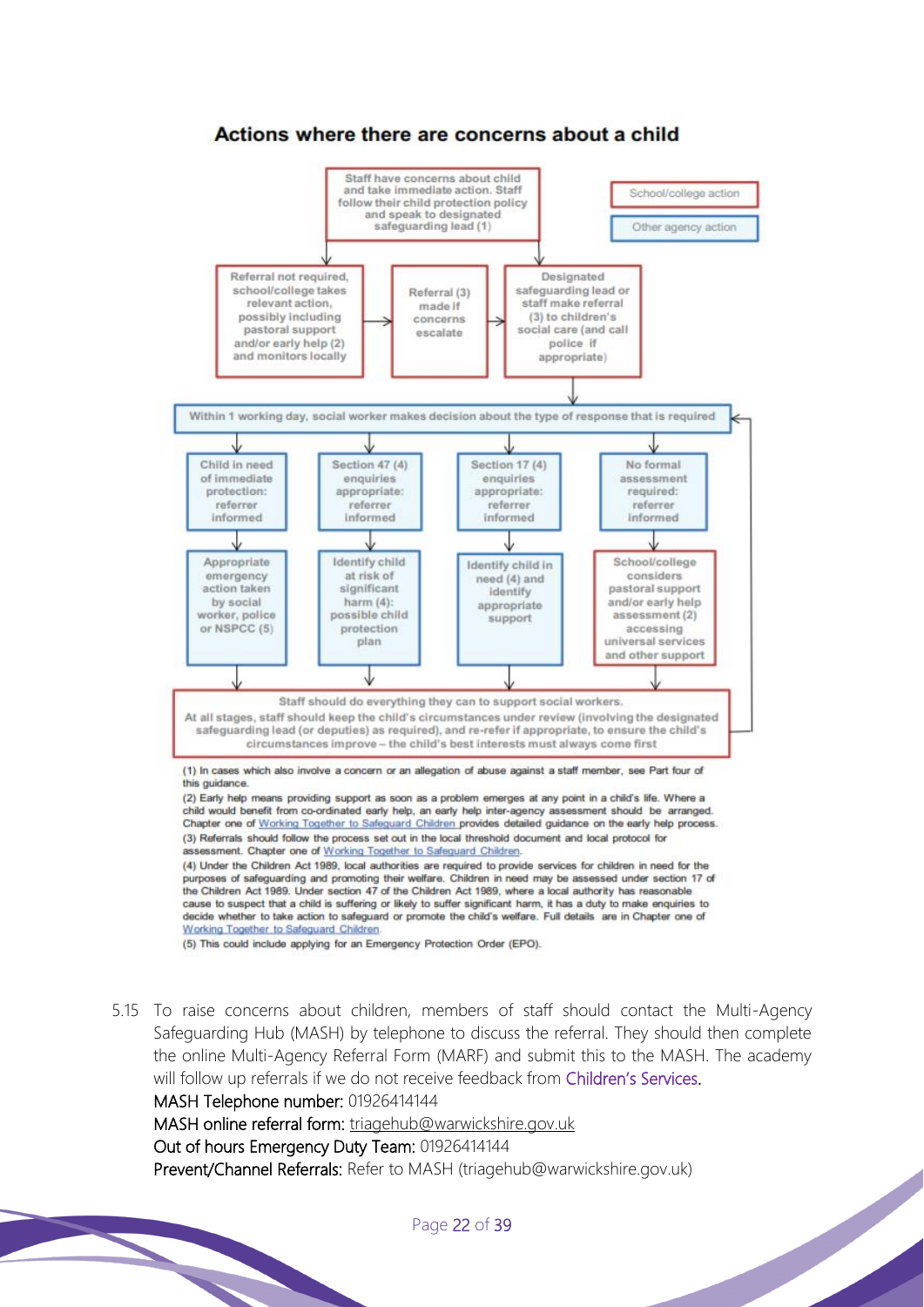## **6. Record Keeping**

- 6.1 Information will be kept confidential and stored securely.
- 6.2 A written record of all safeguarding and/or child protection concerns, discussions and decisions made will be kept in individual children's files. This will be separate from the main academy file and will only be accessed by the relevant safeguarding staff.
- 6.3 Inspire Education Trust academies keep all safeguarding files electronically, using a system called CPOMs.
- 6.4 Staff will submit all concerns in writing to the DSL at the earliest opportunity. This may be after having a verbal conversation, but conversations will also be followed up in writing.
- 6.5 In the event that a child moves academy, the safeguarding file will be transferred to the new setting securely and separately from the main academy file. Once received by the new academy, this academy will not retain the information.
- 6.6 Each academy will seek at least two emergency contacts for every child.
- 6.7 All data processed by Inspire Education Trust is done so in line with the General Data Protection Guidelines and the Data Protection Act (2018). Please see the following policies for additional information.
- 6.8 Further information regarding information sharing and data processing in relation to safeguarding can be found in Part One of Keeping Children Safe in Education (September 2021).

## **7. Photography and Images**

- 7.1 Consent from parents to photograph children at academy events for promotional reasons will be sought when the child joins one of Inspire Education Trust's academies and consent will be obtained annually.
- 7.2 Parents can withdraw consent at any time and must notify Inspire Education Trust if they do not wish their child's photographs to be used.
- 7.3 Photographs of children used publicly will not be displayed with their name or other personal information.
- 7.4 Photographs of children will be processed in line with the General Data Protection Regulation.

## **8. Early Help**

- 8.1 Inspire Education Trust is committed to supporting families as soon as a possible problem arises. It is more effective to support a family through early help than reacting to a problem later. Everyone who comes into contact with children and their families and carers have a role to play in safeguarding children. Inspire Education Trust academies work closely with its neighbouring family hub to work with families in the community to improve outcomes for children. The contact information for the individual academies is on page 2 of this Policy.
- 8.2 Inspire Education Trust Warwickshire academies work within the Early Help Strategy in Warwickshire – The right support at the right time WCCC-640-1902 (warwickshire.gov.uk)

#### **9. Staff Training**

- 9.1 In order for staff to be able to understand and discharge their safeguarding and child protection duties, Inspire Education Trust has committed to training staff throughout the academic year. All staff members will be made aware of Inspire Education Trust's safeguarding processes and structures and will receive training on these as part of their induction. As part of this training and their annual refresher, they will also receive:
	- This 'Safeguarding and Child Protection Policy'
	- The staff Code of Conduct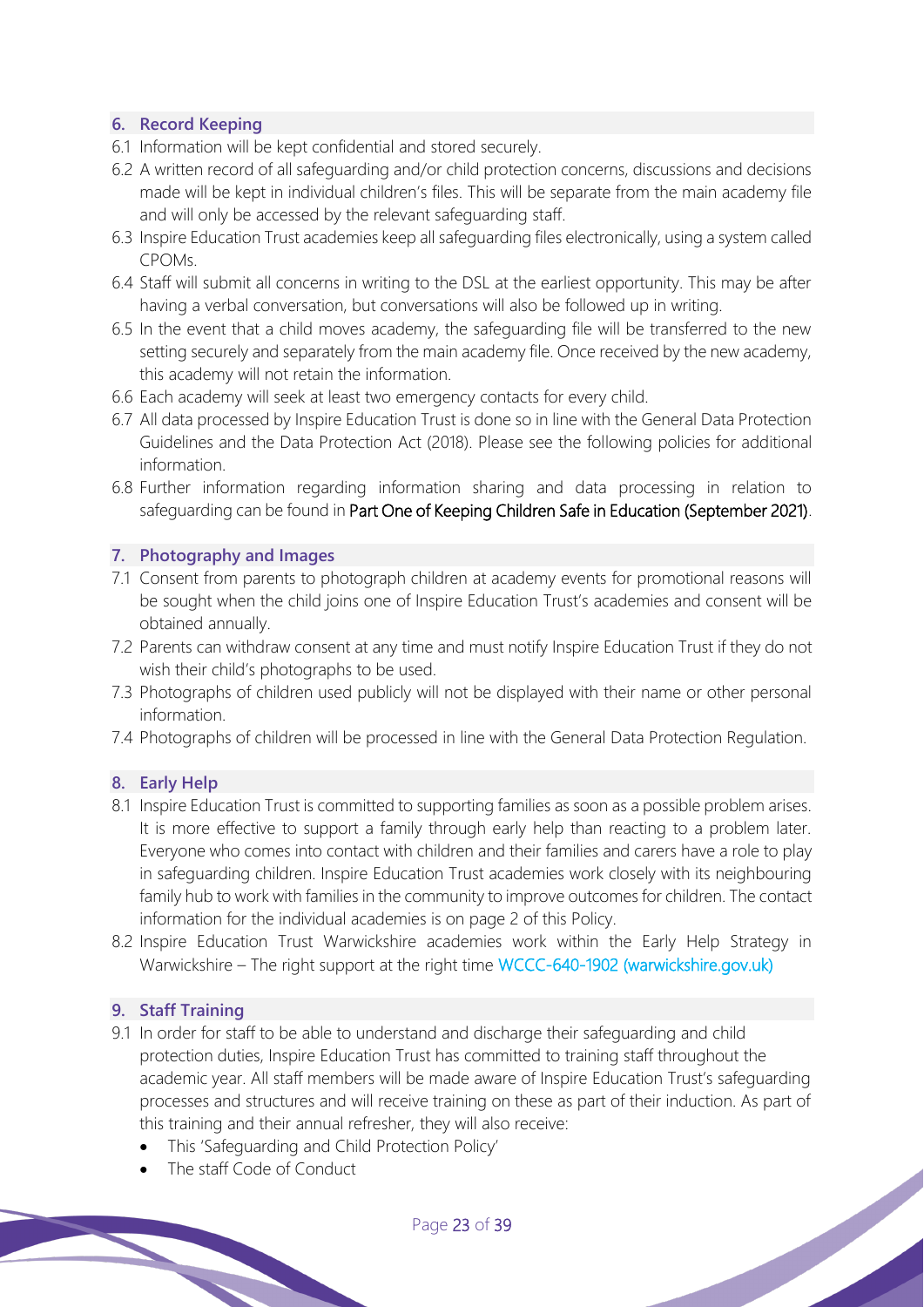- Copies of Part 1 and/or Annex A of Keeping Children Safe in Education (September 2021)
- Academy procedures for Children Missing Education
- The academy Behaviour Policy
- 9.2 Staff at Inspire Education Trust will:
	- Level 1 Safeguarding (all staff Teacher Training Day)
	- DSL Briefings
	- DSL Refresher
	- SIE Updates
	- Team Teach
	- Local Authority training
	- Governor and Volunteer Training
	- Thrive
	- Basic First Aid/ Paediatric First Aid
	- Mental Health First Aid
	- Prevent Update (all staff)
	- Peer on Peer Abuse (all staff)
	- Online training through 'The Key' including bulletins and factsheets
	- Online safety training
	- FGM training (before each half term for all staff)
	- Thrive
- 9.3 Inspire Education Trust recognises that children may engage in risky behaviours that may put them at additional risk of danger. These can include drug taking, alcohol abuse, truanting and the sharing of consensual or non-consensual nude images or videos<sup>5</sup>. Staff will be training in these areas in order to be able to further recognise if a child is at risk of harm.

#### **10. Safer Recruitment**

- 10.1 Inspire Education Trust is committed to providing children with a safe environment, in which they can learn. We take safer recruitment seriously and all staff are subject to the following checks:
	- Identity check
	- DBS clearance
	- Prohibition from teaching checks (where required)
	- Barred List check
	- Section 128 checks (as required leadership and management)
	- Reference check (two references required)
	- Professional qualifications check
	- Right to work in the UK check
	- Further checks for those who have lived outside the UK
	- Disqualification Under the Childcare Act 2006 checks (as required)
	- Verification on the candidate's mental and physical fitness may also be checked
- 10.2 A record of all checks on members of staff will be held on the Single Central Record.
- 10.3 All new members of staff will be required to obtain DBS clearance. Inspire Education Trust reserves the right for any of its academies to re-check DBS clearance for any member of staff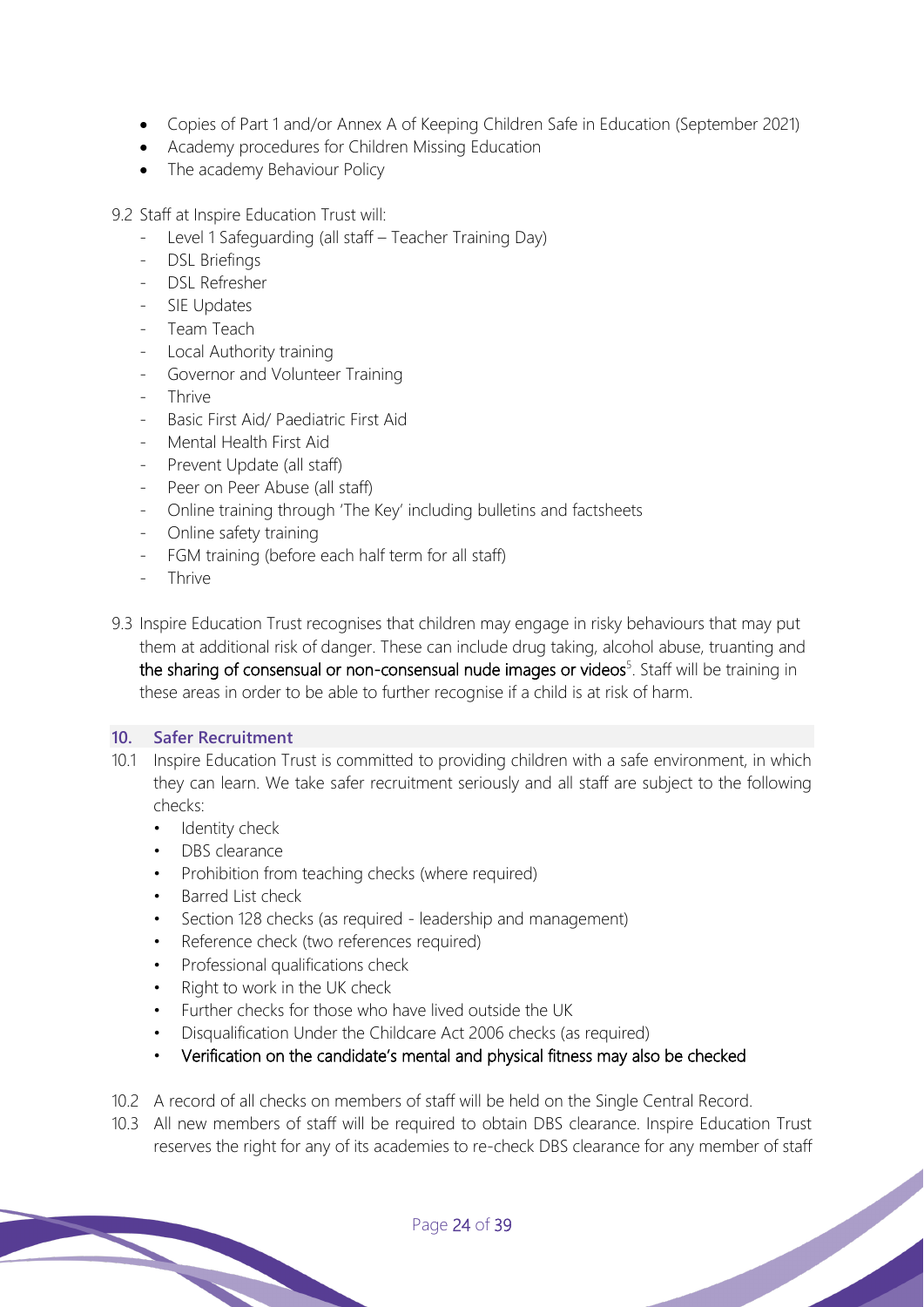where information is received that indicates that they may pose a risk to children and may ask candidates to be registered on the DBS update service.

- 10.4 At least one member of every interview panel will have undergone Safer Recruitment training which will be refreshed every 2 years.
- 10.5 We take proportionate decisions on whether to check individuals beyond what is required.
- 10.6 Any visitor to the academy who has not been subject to the necessary checks will be supervised at all times and risk assessed.
- 10.7 All safer recruitment practices at Inspire Education Trust comply with Keeping Children Safe in Education (September 2021). See Part 3 of Keeping Children Safe in Education (September 2021) for further information. See Safer Recruitment policy for further details.

## **11. Allegations of Abuse Against Staff**

- 11.1 All Inspire Education Trust academies take any safeguarding concerns and/or allegations against staff seriously and will manage them in line with this policy, Part Four of Keeping Children Safe in Education (September 2021) and the CSCP Guidance, 'Allegations Against Staff and Volunteers'.
- 11.2 Allegations or concerns may include:
	- Staff having behaved in a way that has harmed a child, or may have harmed a child
	- Staff possibly committing a criminal offence against or related to a child
	- Staff behaving towards a child or children in a way that indicates that he or she may pose a risk of harm to children or
	- Staff behaving or possibly behaving in a way that indicates they may not be suitable to work with children (including behaviour outside of work). This is known as 'Transferable risk'.
- 11.3 If a concern or allegation of abuse arises against the Headteacher, it must be reported to the Head of Education, CEO or Chair of Governors without delay.
- 11.4 If a concern or allegation of abuse arises against any member of staff, supply teacher, volunteer, or contractor other that the Headteacher, it must be reported to the Headteacher without delay.
- 11.5 Concerns or allegations of abuse against staff must be reported to the Headteacher or Chair of Governors as appropriate and not discussed directly with the person involved. The Head of Education/ CEO must be informed at all times about any concerns or allegations.
- 11.6 The Headteacher or Chair of Governors should consider if the concern or allegation meets the threshold for Designated Officer intervention. The details of the LADO can be found of the front of this policy.
- 11.7 Concerns relating to a position of trust issue will be referred to the relevant Local Authority designated officer within 24 hours.
- 11.8 If a child has suffered or may have suffered abuse or harm, a MASH referral will also be made.
- 11.9 In the instances where an allegation is dealt with internally, the relevant Local Authority designated officer will provide information and support to the individual academy in managing the allegation.
- 11.10 A referral to the Disclosure and Barring Service will be made if a member of staff is dismissed or removed from their post as a result of safeguarding concerns or would have been removed if they had not have resigned.

## 11.11 Supply Teachers and all contracted staff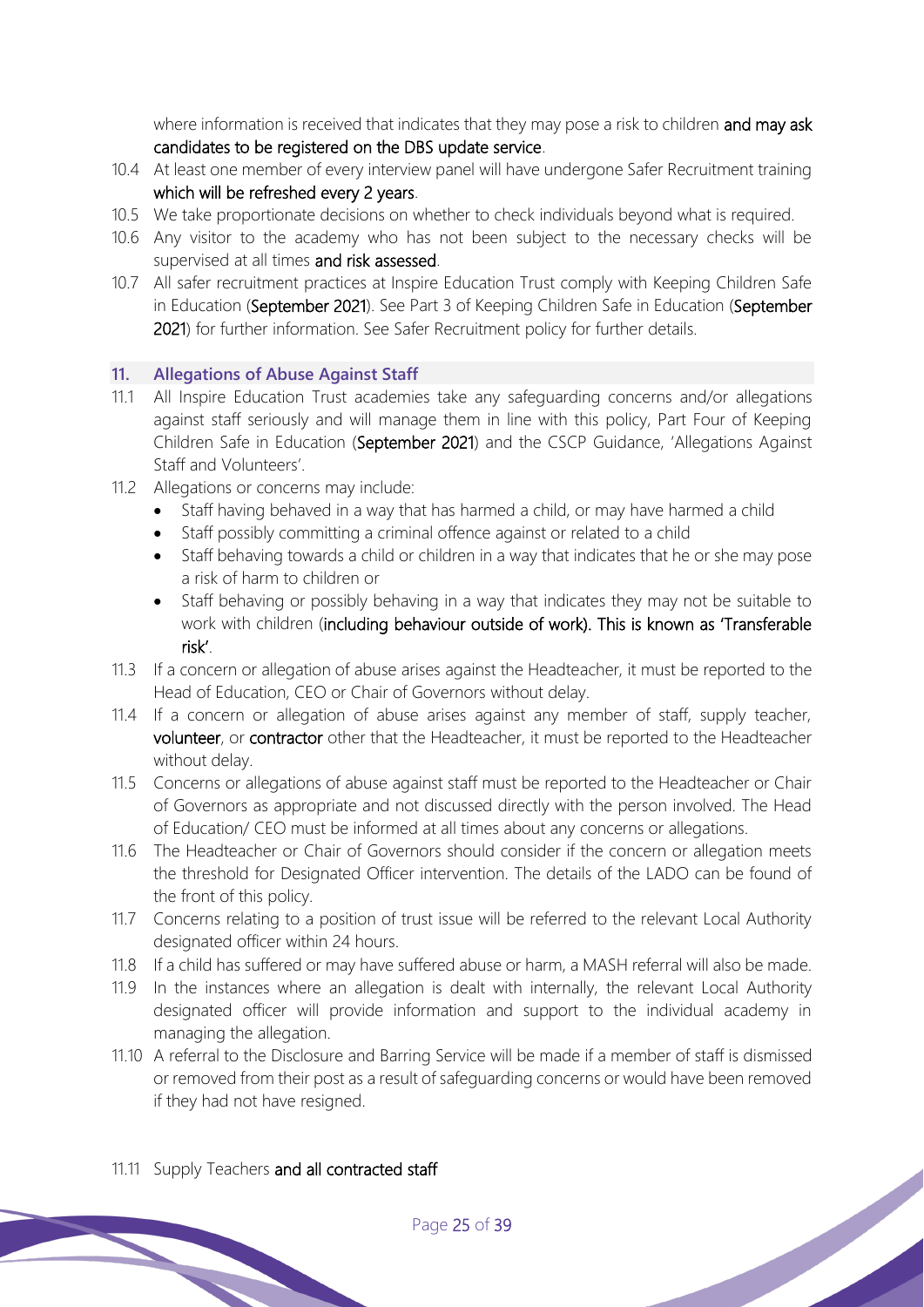- 11.11.1 Although the Trust does not directly employ supply teachers and contractors, the Trust and/ or each academy will ensure that any concerns or allegations are handled properly.
- 11.11.2 No academy will never cease to use a supply teacher for safeguarding reasons without liaising with the Local Authority Designated Officer and reaching a suitable outcome.
- 11.11.3 Governing bodies/proprietors will liaise with the supply agency to determine whether to suspend or redeploy the supply teacher whilst they carry out their investigation.
- 11.11.4 The Trust and/ or academy will inform supply agencies of its process for managing allegations, including inviting the agency's human resource manager (or equivalent) to meetings and regularly updating agencies on relevant academy policies. The Trust/ academy will usually take the lead because agencies do not have direct contact with children or staff, so will not be able to collect facts.

## 11.12 Governors

11.12.1 If an allegation or concern is about a Governor, Inspire Education Trust will follow local procedures.

#### 11.13 Volunteers

11.13.1 Risk assessments and a DBS check will be requested for all volunteers. Under no circumstances will a volunteer whereby no checks have been carried out will be alone with children or allowed to work in regulated activity.

#### 11.14 Whistleblowing

- 11.14.1 Inspire Education Trust operates a culture of safeguarding, and all staff should report any concerns about poor or unsafe practice or Inspire Education Trust's safeguarding processes to the Trust's Executive Leadership Team.
- 11.14.2 The Trust Executive Leadership Team will take all concerns seriously.
- 11.14.3 In the event that a member of staff is unable to raise an issue with a senior leader in academy and/ or member of the Trust's Executive Leadership Team (Head of Education, Primary), they should refer to Part 1 of Keeping Children Safe in Education for additional guidance on whistleblowing procedures

#### **12. Promoting Safeguarding and Welfare in the Curriculum**

- 12.1 Inspire Education Trust recognises the importance of teaching children how to stay safe and look after their mental health and are committed to equipping children with the skills and knowledge to have successful and happy lives.
- 12.2 The academy will teach children about safeguarding, including online safety. As part of a broad and balanced curriculum, the academy will cover relevant issues in line with government guidance on Relationships Education, Relationships and Sex Education and Health Education (SRE Policy)
- 12.3 Children at Inspire Education Trust will receive the following as part of our promotion of safeguarding across the curriculum:
	- *Protective Behaviours*
	- *SRE*
	- *Thrive*
	- *E-Safety*
	- *NSPCC*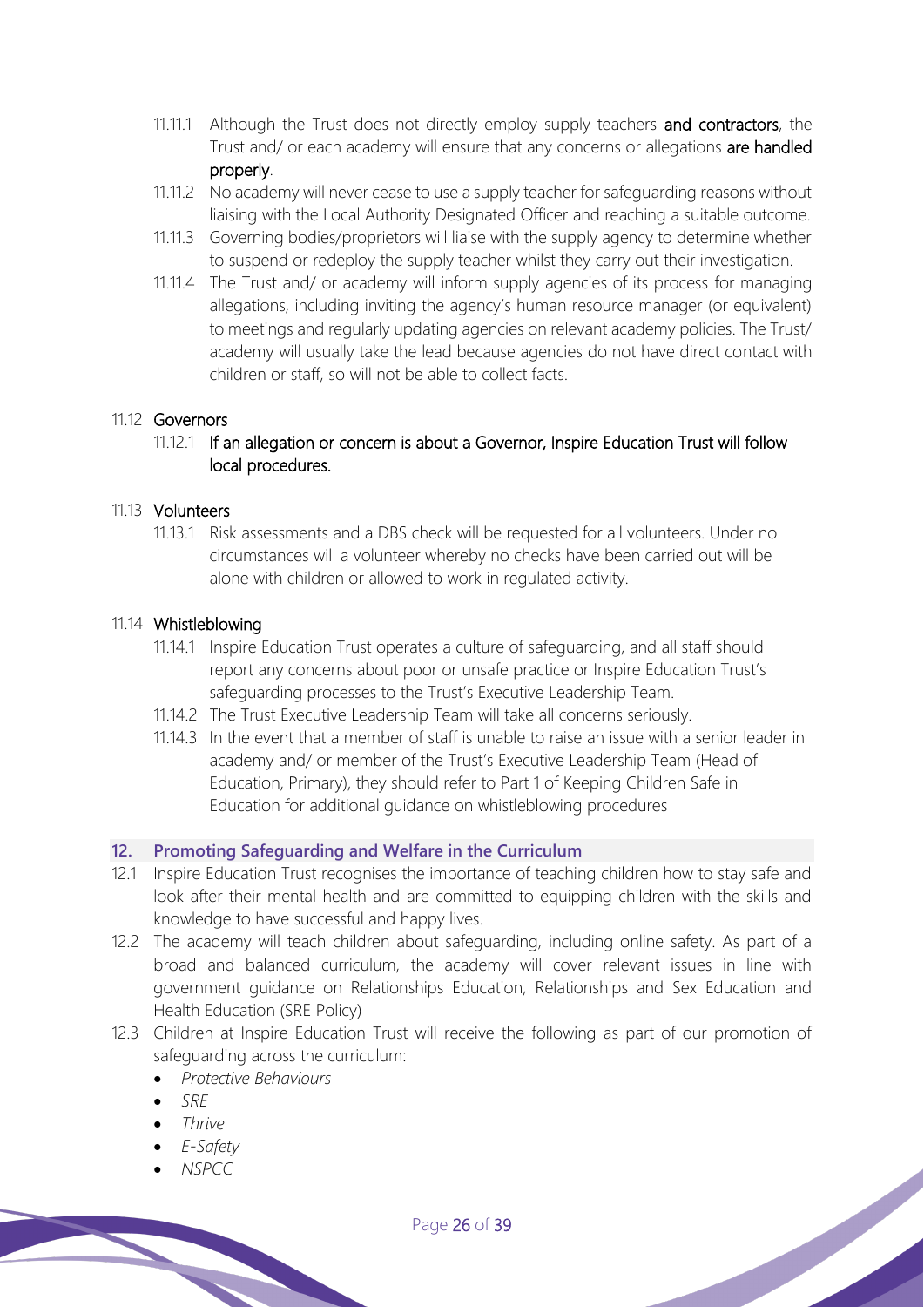- *External visitors will be invited to work with the children dependent on relevant issues*
- 12.4 Education at Home and Remote Learning
	- Please see Addendum C which sets out the safety when children are educated at home as well as the Inspire Education Trust's Remote Learning Policy.

#### **13. Children Looked After**

- 13.1 The most common reason for children to be looked-after is because they have experienced abuse and/or neglect. Inspire Education Trust recognises that children looked after may have additional vulnerabilities. The Designated Lead for Looked-After and Previously Looked-After Children is identified on page 2 of this Policy.
- 13.2 Staff will receive training on how to safeguard children who are Looked-After & Previously Looked-After.
- 13.3 Each academy will work with Personal Advisors when children leave care (where applicable).
- 13.4 Inspire Education Trust is committed to working with other agencies to ensure the best outcomes for Looked-After and Previously Looked-After children.

#### **14. Children with Special Educational Needs and Disabilities or Physical Health Needs**

- 14.1 As outlined in Keeping Children Safe in Education (2021), Inspire Education Trust is aware that children with additional needs or disabilities may be more vulnerable to abuse and additional barriers may exist when recognising abuse and neglect. This could be because:
	- Assumptions that indicators of possible abuse such as behaviour, mood and injury relate to the child's disability without further exploration.
	- Being more prone to peer group isolation or bullying than other children.
	- The potential for children with SEN and disabilities or certain medical conditions being disproportionally impacted by behaviours such as bullying, without outwardly showing any signs

#### and

- communication barriers and difficulties in overcoming these barriers.<sup>6</sup>
- 14.2 Staff will be trained in recognising signs of abuse in children with SEN and disabilities or certain medical conditions.
- 14.3 Staff will consider the needs of a child when responding to concerns of abuse or when taking a disclosure. We recognise that some children require specialist intervention to communicate and advice from the SENCO will be sought in these circumstances.
- 14.4 Safeguarding learning opportunities within the curriculum will be appropriately differentiated to ensure all children can access it.

#### **15. Use of Reasonable Force**

15.1 There may be occasions when staff are required to use reasonable force to safeguard children. We will not use any more force than is necessary. Inspire Education Trust trains staff to use Team Teach. This means that the trained staff use the strategies according to their training and, all incidents are recorded in the 'bound book' which is held in the Head Teacher's Office and is also recorded on CPOMS. The Head Teacher will ensure that there is a follow up conversation with those involved with the use of Team Teach once the child is regulated.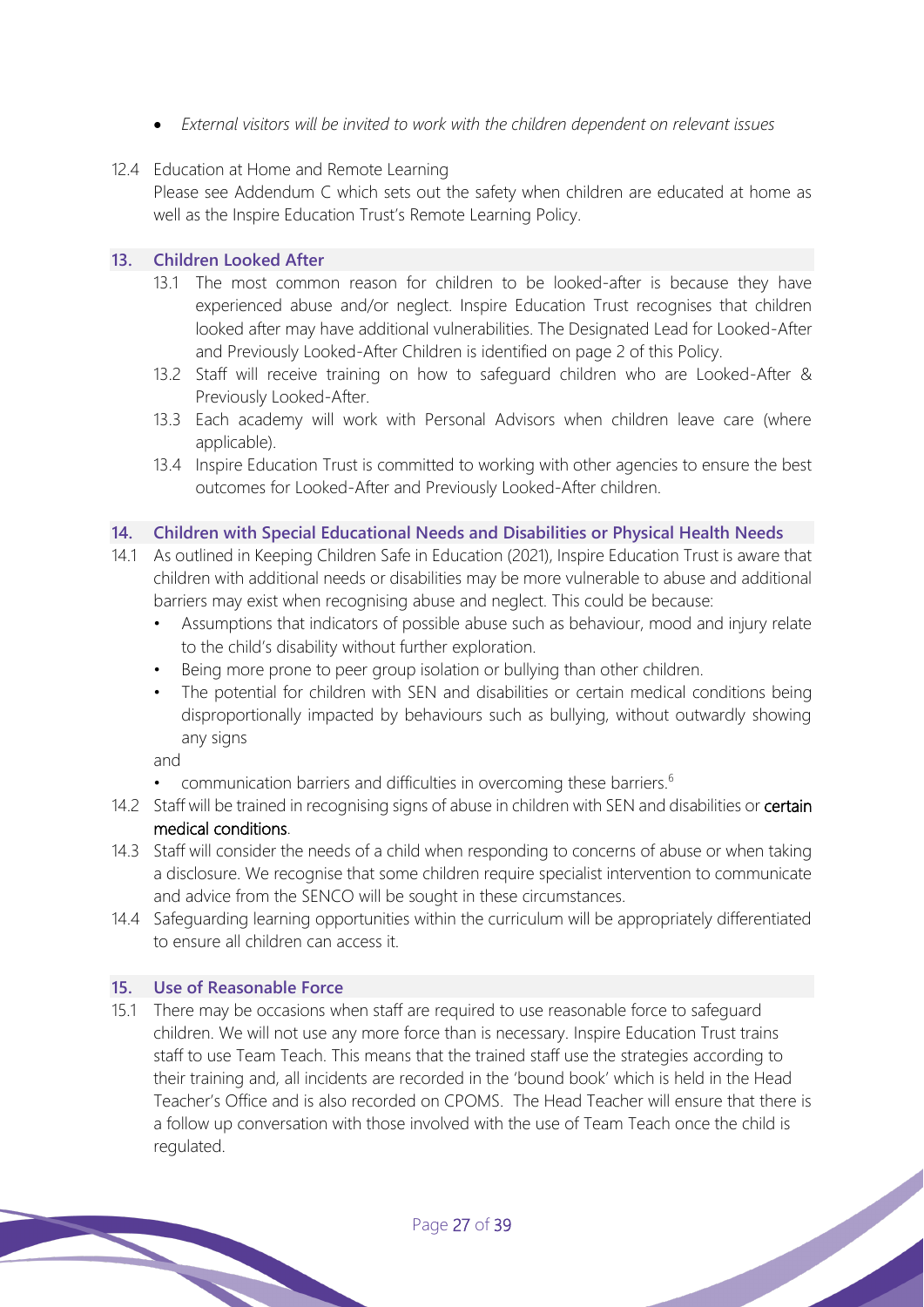15.2 In order to de-escalate a child's behaviour, the techniques learnt from Team Teach are used and are also taught to all staff and especially by using the techniques to de-escalate using their knowledge of training which they have received through Thrive.

#### **16. Work Experience**

All work experience will have an initial meeting with the Headteacher or a Senior member of staff before they start their placements. They will then meet with the Office Manager and receive Safeguarding and Health and Safety Guidance from the Pastoral Lead before their placement starts.

## **17. Summary**

Inspire Education Trust is committed to safeguarding children and will always make safeguarding decisions that are in the best interests of each child. For further information or if you have any queries about this policy, please contact the academy.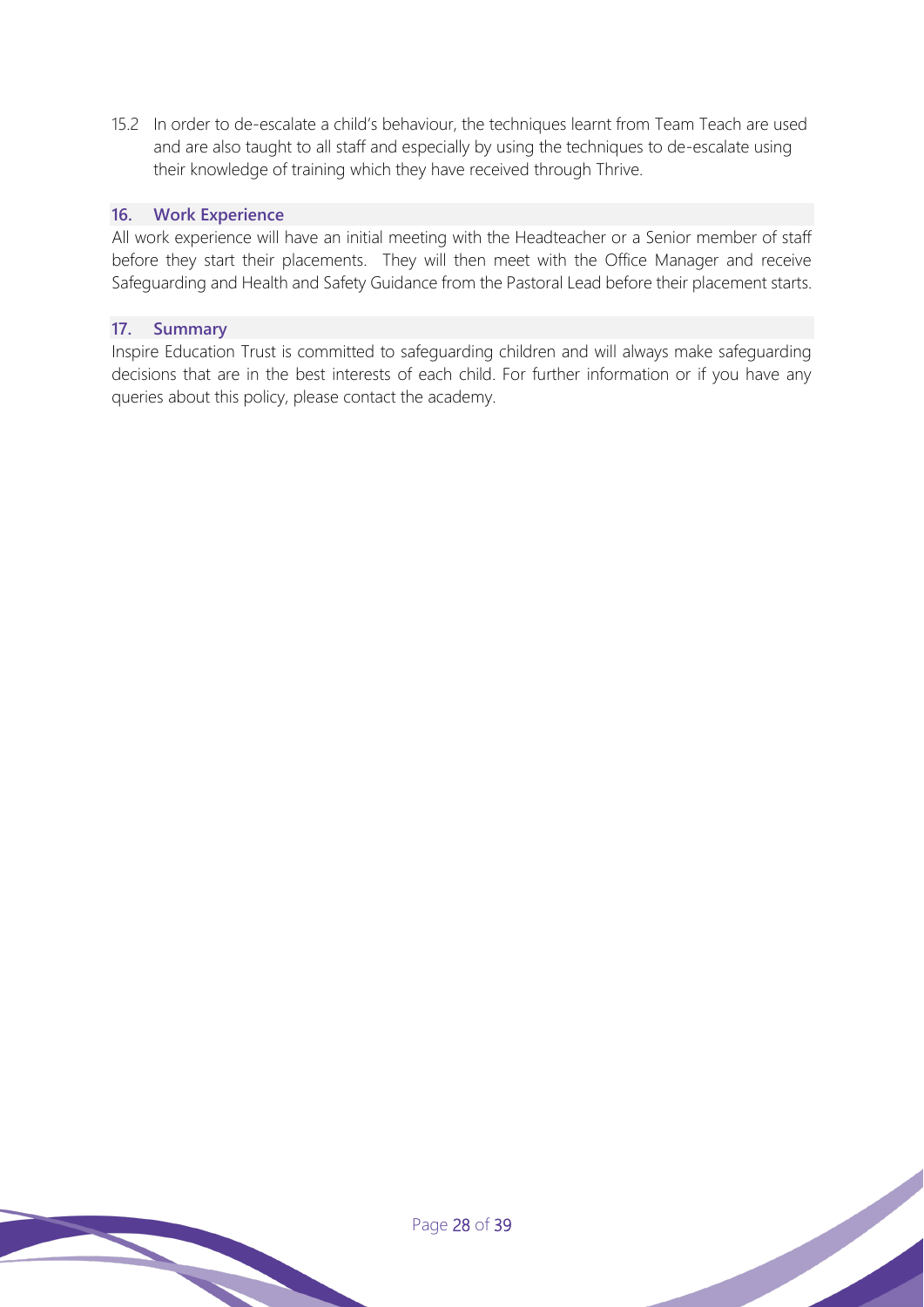## Appendix A – Key Policies

Inspire Education Trust's safeguarding policy is intended to be used in conjunction with the following policies which can be found within the CPOMS library and/or on the Inspire Education Trusts website.

- Allegations Against Staff or Volunteers (CSCP) LINK UPDATED
- Allegations Against Members of Staff
- Anti Bullying Policy
- Anti-Discrimination and Harassment Policy
- Attendance and Exceptional Leave Policy
- Behaviour and Discipline Policy
- Children/Young people with Medical Needs
- Management of Medications Policy
- Children Missing in Education Procedures
- Complaints Policy
- Critical Incident Plan
- Data Protection Policy and Privacy Notice
- Drugs and Alcohol Policy
- Equalities Policy
- Managing Professional Disagreements (CSCP) LINK UPDATED
- Health & Safety Policy
- HR & Governance Policy
- E-Safety Policy
- Photographs and Visual Images Policy
- Intimate Care Policy
- IT Policy
- Lone Working Policy/Home visits policy
- Medicine & First Aid Policy
- Primary-Secondary Transition Policy
- PSHE Policy
- SRE Policy
- Mental Health Policy
- Safer Recruitment Policy
- Site Security Policy
- SEND Policy
- Staff Code of Conduct
- Trips and Visits Policy
- Positive Handling Policy
- Visitor Management Policy
- Whistleblowing Policy

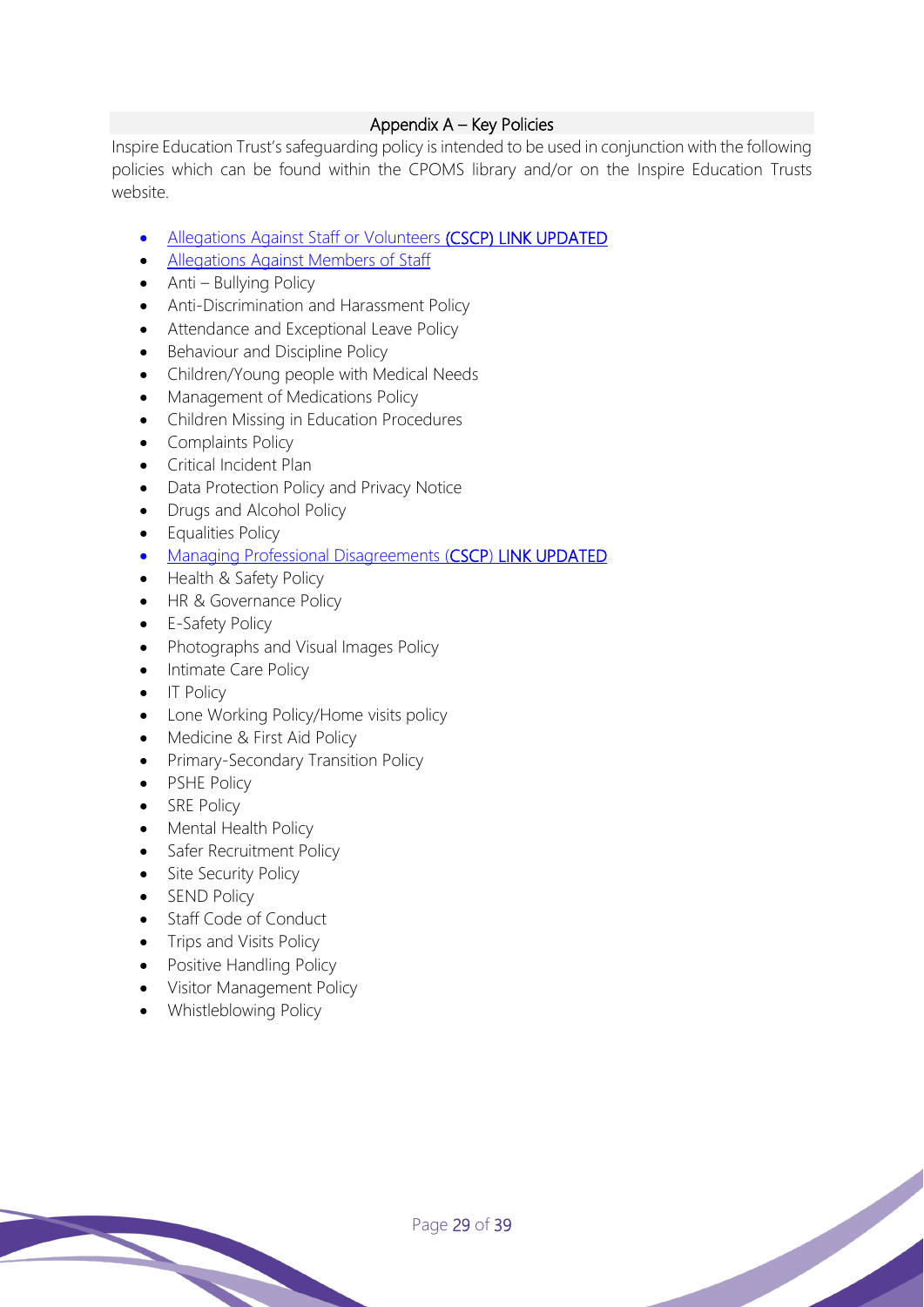## **Appendix B – Further Safeguarding Information**

## Types of Abuse

As outlined in paragraph 4.4, Inspire Education Trust will take action if we believe a child is at risk of or is suffering from abuse. Abuse is not limited to physical, emotional, sexual abuse and neglect. For further information on the definitions of the types of abuse below, please refer to **Keeping Children** Safe in Education (2021), Annex A.

See below for policy information relating to other key safeguarding issues. All decisions taken in responding to concerns of abuse will be taken in the best interests of the child.

## 1. Bullying, including cyber- or online-bullying

Inspire Education Trust takes all forms of bullying seriously and will respond sensitively and quickly to any reported bullying. Children should report any bullying to their Class Teacher, to the DSL or to any trusted member of staff and we will work to resolve it. We also teach children about the dangers of bullying through our curriculum and evidence to this can be seen on the individual academy websites.

Bullying can take many forms and we have several policies that cover different aspects of bullying. Please see the Anti-Bullying Policy, the Behaviour Policy and paragraph 5.8 of this policy for further information.

## 2. Child criminal exploitation (including involvement in county lines)

Inspire Education Trust is aware that criminal exploitation involves exploitative situations, contexts and relationships where young people (or a third person or person) receive 'something' (e.g. food, accommodation, drugs, alcohol, cigarettes, affection, gifts, money) as a result of them completing a task on behalf of another individual or group of individuals' this is often a criminal nature. Child criminal exploitation often occurs without the child's immediate recognition, with the child believing that they are in control of the situation. In all cases, those exploiting the child/young person have power over them by virtue of their age, gender, intellect, physical strength and/or economic or other resources. Violence, coercion, and intimidation are common, involvement in exploitative relationships being characterised in the main by the child or young person's limited availability of choice resulting from their social/economic and/or emotional vulnerability.

We at Inspire Education Trust will ensure that when delivering safeguarding training that we inform staff that criminal exploitation is also known as 'county lines' and is when gangs and organised crime networks exploit children to sell drugs. Often these children are made to travel across counties, and they use dedicated mobile phone 'lines' to supply drugs. The Inspire Education Trust Behaviour and Discipline Policy and ethos about educating children and young people around risks and crime.

Inspire Education Trust DSL's attend regular briefings with the Head of Primary Education and any updates involving criminal exploitation is disseminated to all staff with a reminder of their responsibility to refer any concerns in the appropriate manner.

## 3. Domestic abuse

The impact of Domestic abuse on children and their families is taken seriously throughout Inspire Education Trust and during the safeguarding training the effect on the children is highlighted to all staff.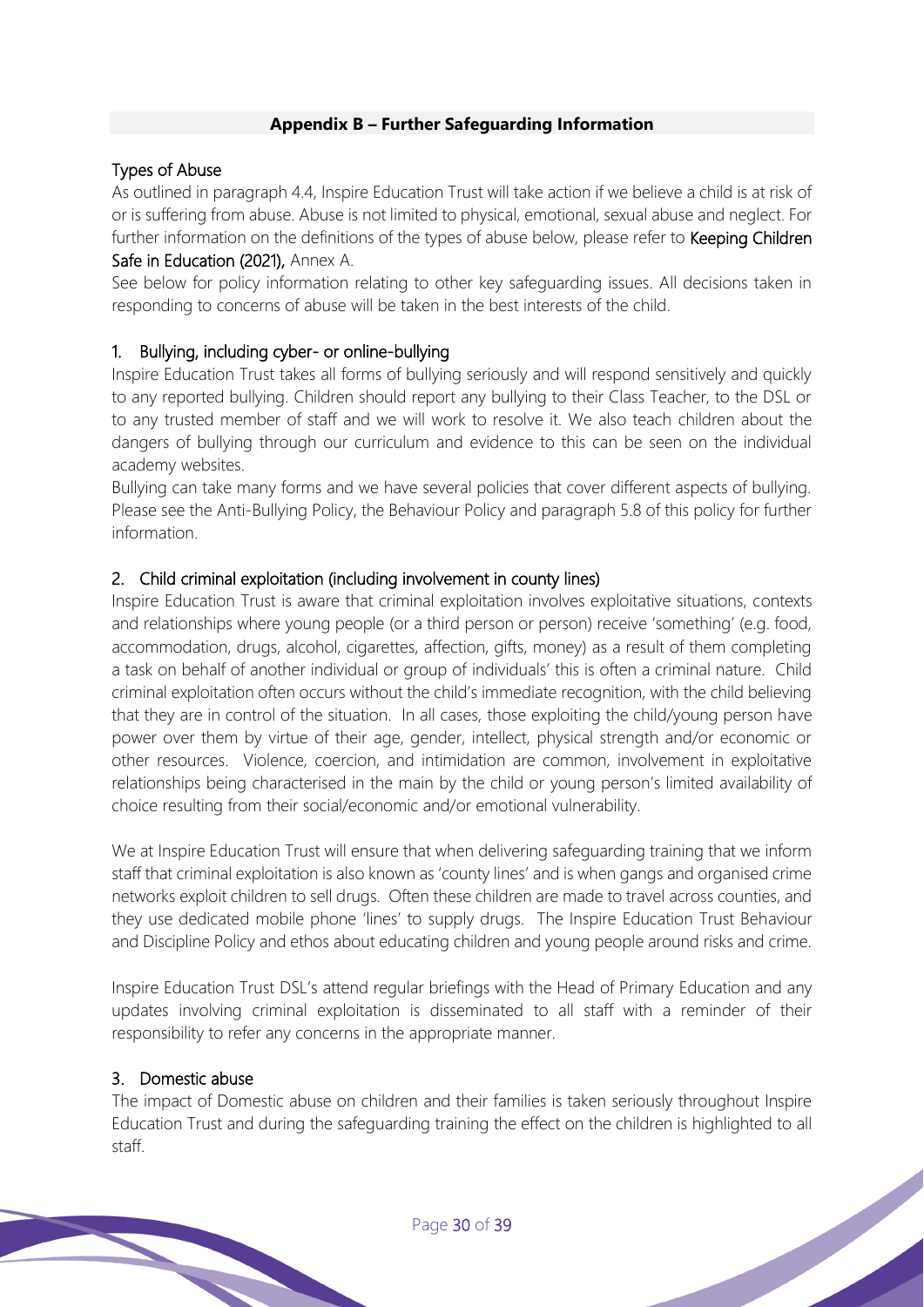Inspire Education Trust uses Operation Encompass in their individual academies, which is a unique Police and Education early intervention safeguarding partnership, which supports children and young people, exposed to domestic abuse.

Operation Encompass reports to academies before the start of the next academy day when a child or young person has been involved or exposed to a domestic abuse incident the previous evening. The information is given in strict confidence to the DSL's to enable support to be given dependent on the needs and wishes of the child and at the direction of the MASH (Multi Agency Safeguarding Hub).

Operation Encompass is a Trauma informed and Trauma sensitive charity who acknowledge and understand the impact of Domestic Abuse as an Adverse Childhood Experience (ACE). Operation Encompass mitigates against the damage caused by exposure to Domestic Abuse and other ACE's (Adverse Childhood Experiences).

## 4. Fabricated or induced illness

Inspire Education Trust is aware that fabricated or induced illness (FII) is a rare form of child abuse. It occurs when a parent or carer, usually the child's biological mother, exaggerates or deliberately causes symptoms of illness in the child. Staff are made aware of this type of child abuse and are made aware of the seriousness of this issue during their safeguarding training and, understand the appropriate way to report any concerns.

# 5. Faith-based abuse

The term 'belief in spirit possession' is the believe than an evil force has entered a child and is controlling him or her. Sometimes the term 'witch' is used and is the belief that a child is able to use an evil force to harm others. There is also a range of other languages that is connected to such abuse. This includes black magic, kindoki, ndoki, the evil eye, djins, voodoo, obeah, demons, and child sorcerers. In all these cases, genuine beliefs can be held by families, carers, religious leaders, congregations, and the children themselves that evil forces are at work. Families and children can be deeply worried by the evil that they believe is threatening them, and abuse often occurs when an attempt is made to 'exorcise', or 'deliver' the child. Exorcism is the attempt to expel evil spirits from a child. (Safeguarding Children from Abuse Linked to a Belief in Spirit Possession 2007). The belief in 'possession' or 'witchcraft' is widespread. It is not confined to certain countries, cultures, or religions, nor is it confined to new immigrant communities in this country.

Any concerns about a child, which arise in this context, must be taken seriously and reported to the DSL's urgently and a referral will be made to Children's Social Services.

# 6. Female genital mutilation (A form of so-called 'honour-based' abuse)

Inspire Education Trust staff receive training regarding FGM during their safeguarding training at the start of the academic year and throughout the year, especially near to academy holidays. All staff are aware that it is their responsibility to make a referral directly to the Police and Children's Social Care and also that they must inform the DSL's and follow Inspire Education Trusts procedures.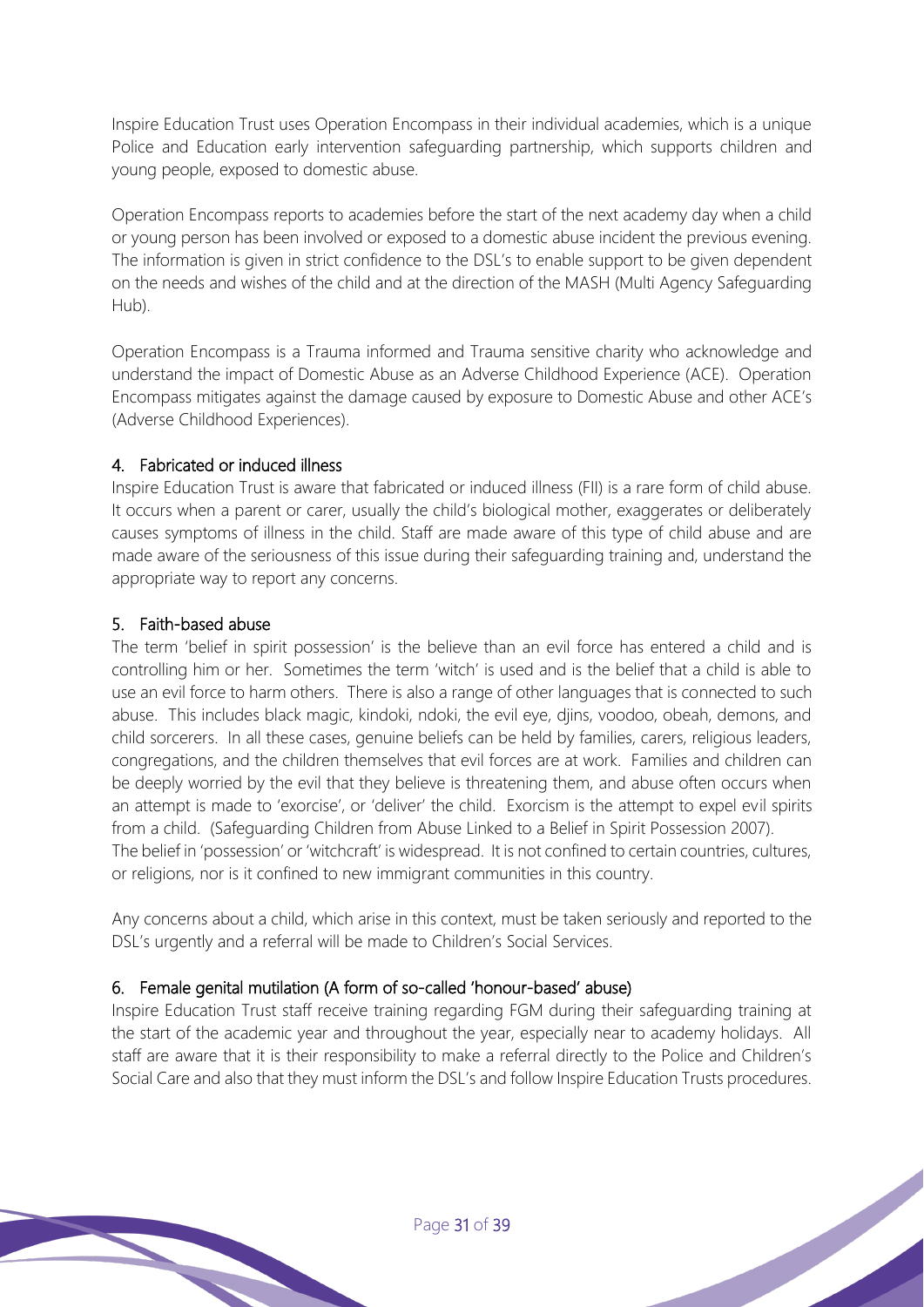## 7. Forced marriage (A form of so-called 'honour-based abuse)

A forced marriage is a marriage in which one or both of the parties are married without her/his consent or against her/his will. Forced marriage is different from an arranged marriage in which both parties' consent to the assistance of the parents/family or a third party in identifying a spouse. Inspire Education Trust's ethos is to ensure that pupils understand and respect one another regardless of age, gender, or sexual orientation. Inspire Education Trust does this through its Behaviour and Discipline Policy, Anti-Bullying Policy, E-Safety Policy as well as their close working relationship with the Police, Local Authority Attendance Officer, Behavioural Support and Children's Social Services.

## 8. Gangs or youth violence

Inspire Education Trust has a duty and responsibility to protect the children in its care and increasingly recognises that within each academy is a place where early warning signs that younger children may be at risk of getting involved in gangs can be spotted. Crucial preventative work is done and will be done with all children to prevent negative behaviour from escalating and becoming entrenched. Programmes such as Thrive, work through the curriculum in PSHE and ICT are undertaken as well as links with outside speakers. All these programmes help to improve the children's social and emotional skills, understanding risk, exploring how to stay safe and make safe choices.

## 9. Gender-based violence

Inspire Education Trust treats gender-based violence as serious, is supported by its Anti-Bullying Policy, Behaviour and Discipline Policy and Child Protection and Safeguarding Policy and will respond promptly and effectively to any incidents. The pupils will receive information through the curriculum, assemblies as well as yearly events to provide understanding that everyone should be treated with respect. Inspire Education Trust has a close working relationship with parents/carers to ensure support with behaviour.

# 10. Hate

Inspire Education Trust is aware that a hate crime in any incident carried out against a person because of their sex, race, religion, disability or sexual orientation. It can include:

- **-** Verbal abuse and harassment
- **-** Threats and intimidation
- **-** Physical assault and violence, including sexual violence
- **-** Property damage
- **-** Graffiti
- **-** Offensive mail

If a person has suffered – or witnessed – a hate crime they can call the police on 1010, report and emergency or call 999 and ask for the Police.

If it is a child at academy who is being harassed and a disclosure is made then it is important to listen to the child and follow procedures as set out in the Child Protection and Safeguarding Policy and inform, the parent/carer and if necessary, contact Children's Social Services.

## 11. Homelessness

Within Inspire Education Trust, staff are made aware through their ongoing training, that there may be times when families of children who attend may be in the situation where they either are made<br>Page 32 of 39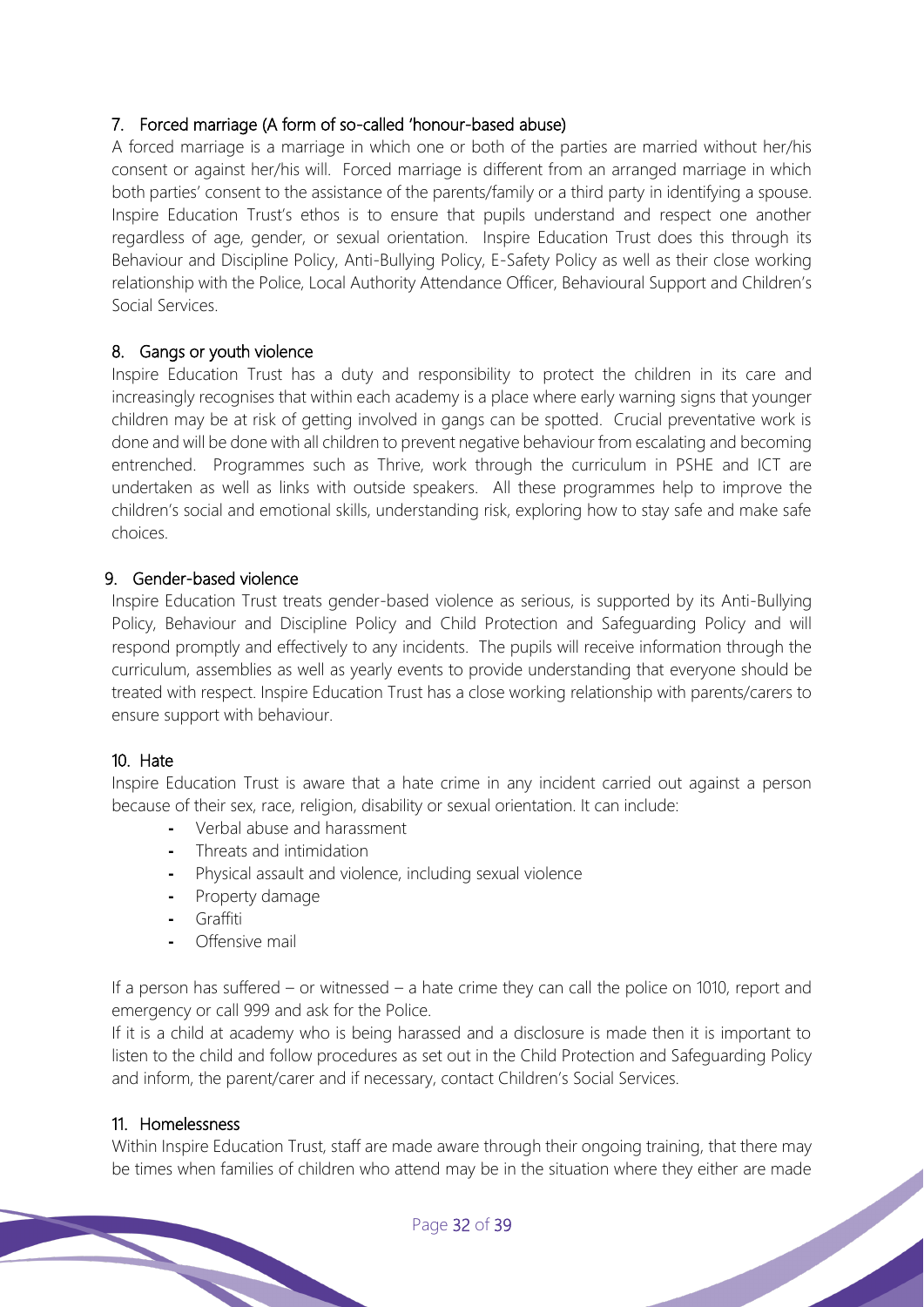homeless or are threatened with homelessness. If staff have any concerns about children in their care, then it is important to refer the issue to the DSL's within the individual academies who will in turn make appropriate enquires to support the family in need.

## 12. (So-called) 'Honour-based' abuse (For FGM and Forced Marriage, types of so-called 'honourbased' abuse, see above)

Inspire Education Trust understands that Honour based violence is a crime or incident which is often committed to protect or defend the so called 'honour' of a family and/or community. Crimes of socalled 'honour' do not always include violence, crimes committed may include:

- **-** Domestic abuse
- **-** Threats of violence
- **-** Threats to disown
- **-** Sexual abuse
- **-** Psychological/emotional abuse, for example "Your grandma wants to see you marry before she dies"; "I will kill myself if you bring shame to our family by not getting married", "If you don't marry him then your sister will have to".
- **-** Forced marriage
- **-** Being held against your will or taken somewhere where you do not want to go (often to another country)
- **-** Surveillance and harassment.

If a staff member receives a disclosure from a child about themselves, a sibling, or another child then it is their responsibility to follow the procedures set out in the Child Protection and Safeguarding Policy. Any updates relating to so called honour-based violence then this information will be disseminated among the staff.

## 13. Radicalisation and Extremism

Inspire Education Trust is fully committed to safeguarding and promoting the welfare of all its pupils. Every member of staff recognises that safeguarding against radicalisation and extremism is no different to safeguarding against any other vulnerability in today's society. Tackling Extremism and Radicalisation Policy sets out our beliefs, strategies and procedures to protect vulnerable individuals from being radicalised or exposed to extremist views, by identifying who they are and promptly providing them with support.

The MAT Pastoral Lead has undertaking the HM Governments WRAP 3 training and all staff will take part in the Safeguarding training at the start of the new academic year which will include Prevent training and the Academy works closely with the Prevent Education Officers who support through training to the DSL's and whole academy staff. All staff will undertake annually the Prevent e-learning annually and will receive updated training throughout the year. Within their training staff will understand:

- **-** That academies are subject to a duty under section 26 of the Counter Terrorism and Security Act 2015 to prevent people from being drawn into terrorism.
- **-** That we promote British values and tolerance keeping children safe from the dangers of radicalization and extremism.
- **-** That we prevent and tackle discriminatory and derogatory language this includes language that is derogatory about disabled people and homophobic and racist language.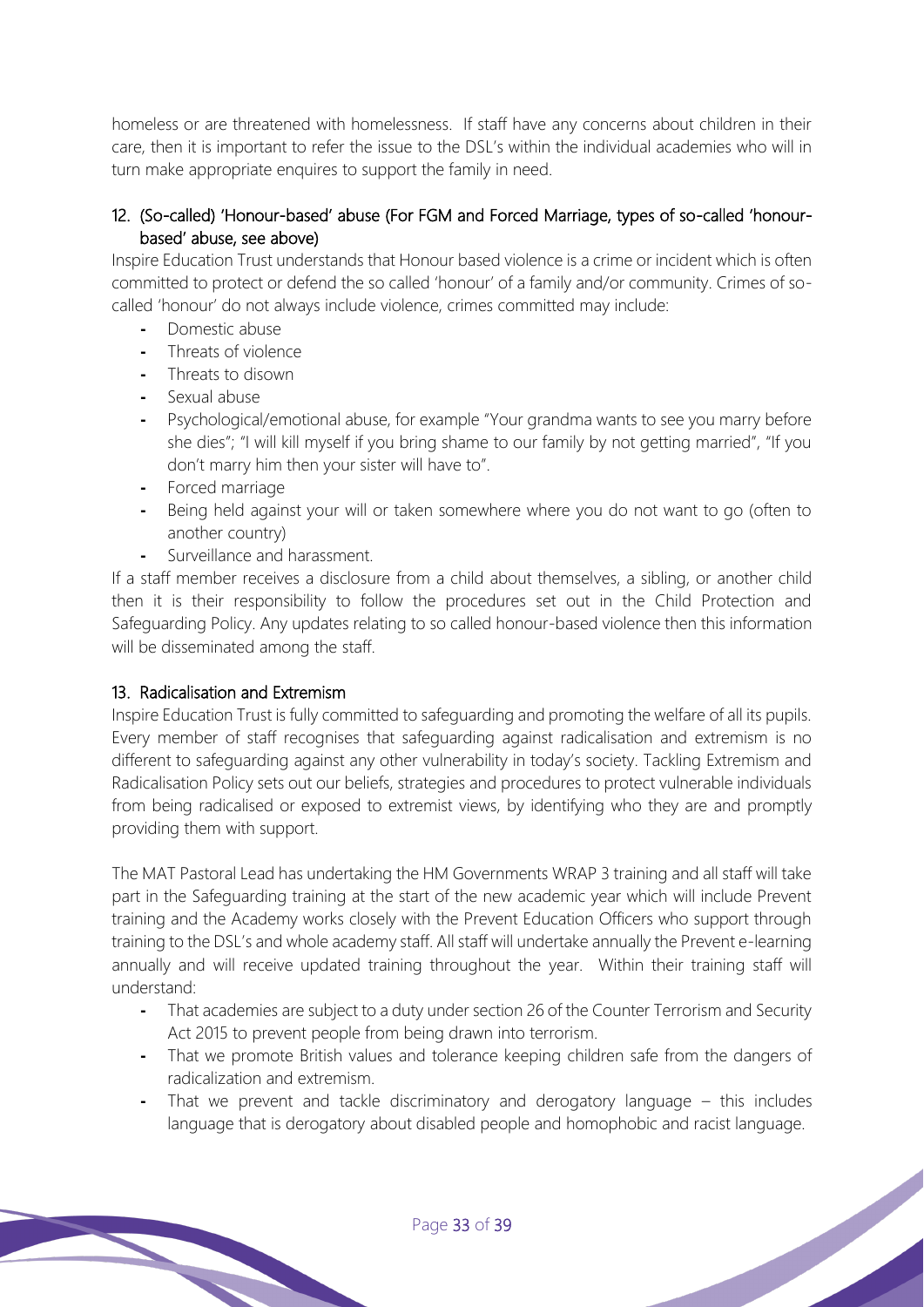- **-** Signs to look out for including use of extremist language or symbolism, sharing of extreme views, changes in behaviour or looking up extremist content online. Young people should be encouraged to talk openly about views so that issues can be addressed.
- **-** Far right extremism and ultra-right extremism and 'Islamic' extremism are the most prevalent in the West Midlands.

The staff will also be made aware of how referrals need to be made through the Notice, Check, Share procedures and how, where there are concerns, that a referral will be made to Channel.

Inspire Education Trust has ensured that all academies have undertaken the Prevent Toolkit, which is updated annually and staff have ensured that they have completed the relevant Checklist and Risk Assessment individually.

## 14. Relationship Abuse

The Inspire Education Trust are aware that any abuse in relationships is extremely serious, and staff are advised to follow the referral procedures as set out in the Child Protection and Safeguarding Policy. All concerns are logged on CPOMS and are passed onto the DSL's who will make a referral if necessary.

## 15. Serious Violence

Staff within Inspire Education Trust are aware of the indicators which may signal that children are at risk from, or are involved with serious violent crime. These may include increased absence from academy, a change in friendships or relationships with older individuals or groups, a significant decline in performance, signs of self-harm or a significant change in wellbeing or signs of assault or unexplained injuries. Unexplained gifts or new possession could also indicate that children have been approached by or are involved with, individuals associated with criminal networks or gangs.

## 16. Sexual violence or sexual harassment (including peer-on-peer abuse)

Staff within the Inspire Education Trust are asked to refer to the following policies if there is a concern regarding sexual violence, sexual harassment or sharing of consensual or non-consensual nude images and videos:

- **-** Child Protection and Safeguarding Policy
- **-** Peer on Peer Abuse
- **-** Whistleblowing Policy
- **-** Working alone with children
- **-** Hospitality Policy
- **-** Allegations against staff
- **-** Safe Touch Policy
- **-** Prevent Tackling Extremism Policy

# 17. Trafficking and modern slavery

Inspire Education Trust is aware that trafficking and modern slavery is a serious issue and within Inspire Education Trust the Behaviour and Discipline Policy sets out how people should be treated and how they should treat others. Inspire Education Trust's ethos is also about educating children and young people around risks, crimes and how to keep themselves safe. If, however, staff receive any concerns about a child it is their 'duty of care' to refer the issue to the DSL's and in turn to the Children's Social Care.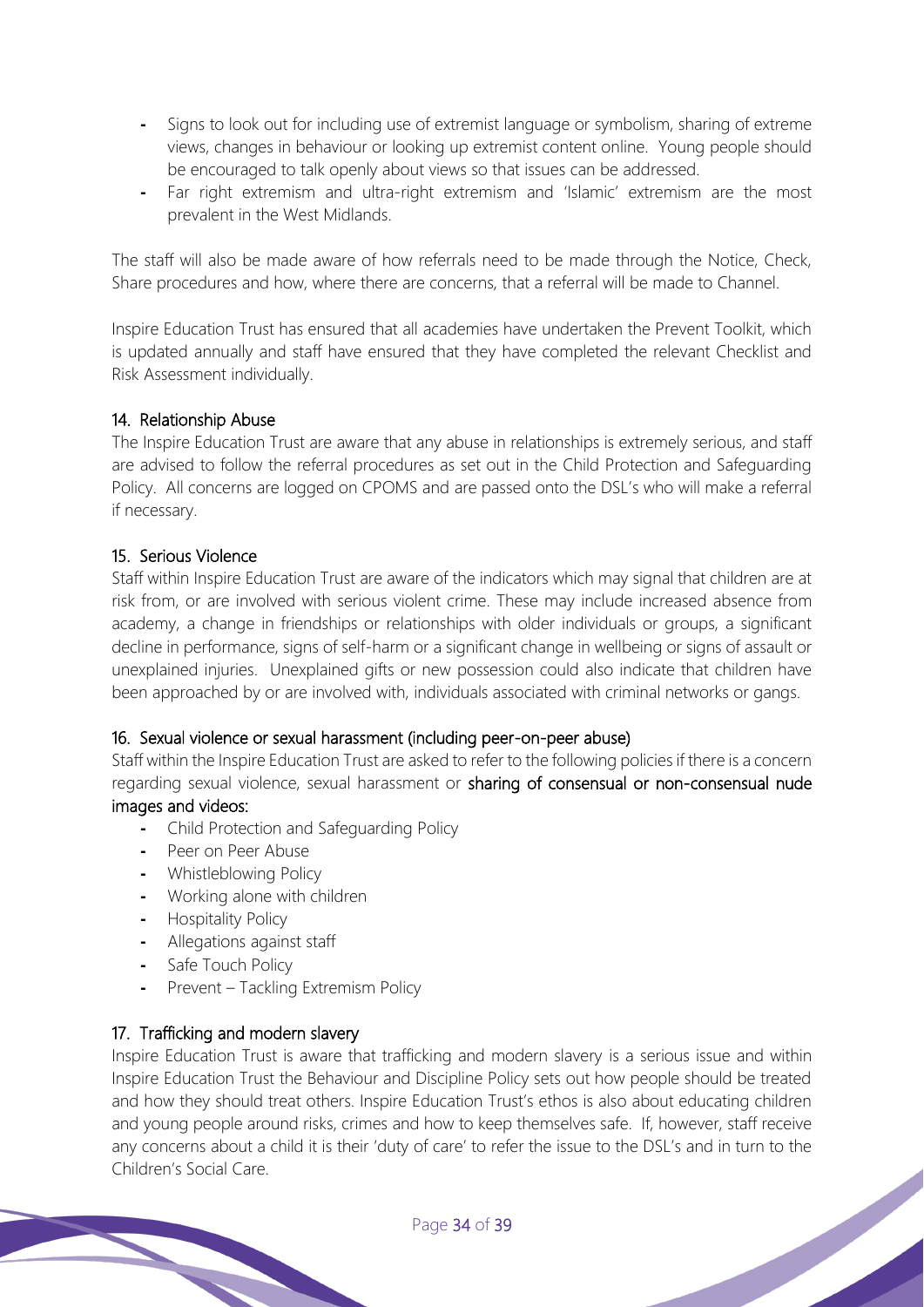## Children missing from education, home, or care

The academy will also take action to protect:

- **-** Children missing education
- **-** Children missing from home or care

## Children Missing Education

Inspire Education Trust understands that staff have a 'duty of care' for any children missing from education, home or are vulnerable and it is their responsibility to ensure that children are attending academy regularly. It is important that all staff are aware of the Attendance Policy, Missing Child Policy and Child Missing in Education Policy and that there is regular communication between the Academy Offices, Pastoral Leads, Head Teachers and Class Teachers.

The Pastoral Lead will follow the safeguarding procedures as set out in the Children Missing in Education Policy in order to identify where the child is. If a child is missing for a 10 days, or earlier if it is felt appropriate then a Child Missing in Education from will be completed as a matter of urgency.

The Attendance Policy, Missing Child Policy and Child Missing in Education Policy is kept on the CPOMS library as well as the individual academies website and Inspire Education Trust's website.

Our procedures are:-

- **-** School Office contact home
- **-** Pastoral lead contact home and other family members or friends identified on admission forms
- **-** Pastoral Lead talk to friends of children/family
- **-** Home visit
- **-** Contact Attendance Officer
- **-** Complete Child Missing in Education form (check that all procedures have been followed and work with the team at CME)
- **-** Check admissions at the Local Authority to find out if family have moved
- **-** Contact GP of family

# Children Missing from home or care

Any children missing from home or care will be dealt with in the same manner as above however, extra steps will be taken where, if the child is in care then the Social Worker will be informed as well as the Police. The Attendance Policy, Missing Child Policy and Child Missing in Education Policy is kept on the CPOMS library as well as the individual academies website and Inspire Education Trust's website.

## Private Fostering

Inspire Education Trust has a duty to refer any children who are living in a private fostering arrangement to the local authority. We will do this through a MASH referral. It is important that parents/carers inform us if a child is going to be staying at an alternative address to that of their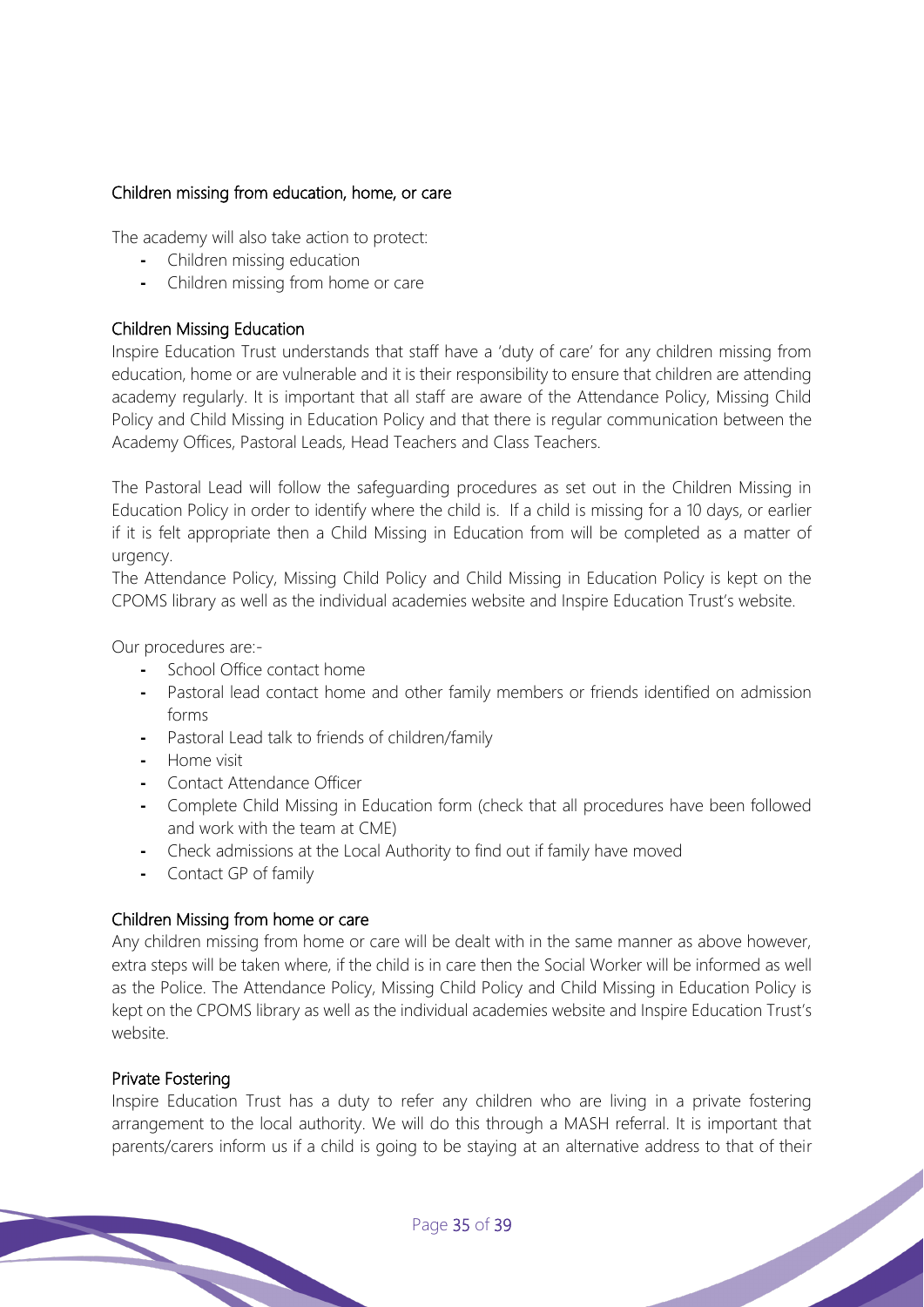primary caregivers for more than 28 days however, information is requested prior to the 28 days and a weekly check will be undertaken by the Pastoral Lead.

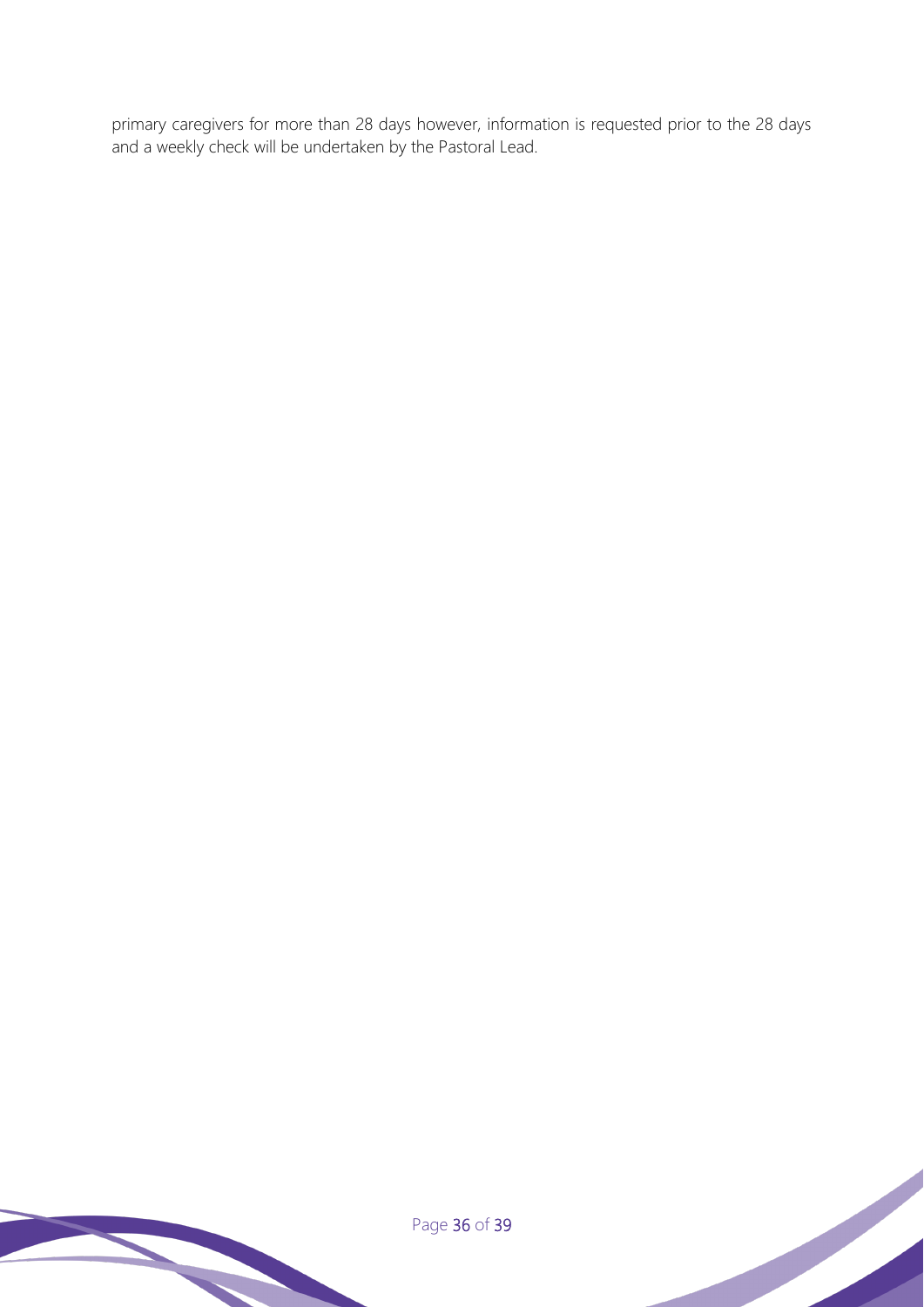# Indicators of abuse

See below for possible indicators of abuse. (Taken from *What to do if you are worried a child is being abused*, 2015)

- **-** Children whose behaviour changes they may become aggressive, challenging
- **-** disruptive, withdrawn, or clingy, or they might have difficulty sleeping or start
- **-** wetting the bed
- **-** Children with clothes which are ill-fitting and/or dirty
- **-** Children with consistently poor hygiene
- **-** Children who make strong efforts to avoid specific family members or friends without an obvious reason
- **-** Children who don't want to change clothes in front of others or participate in physical activities
- **-** Children who are having problems at academy, for example, a sudden lack of concentration and learning or they appear to be tired and hungry
- **-** Children who talk about being left home alone, with inappropriate carers or with strangers
- **-** Children who reach developmental milestones, such as learning to speak or walk, late, with no medical reason
- **-** Children who are regularly missing from academy or education
- **-** Children who are reluctant to go home after academy
- **-** Children with poor academy attendance and punctuality, or who are consistently late being picked up
- **-** Parents who are dismissive and non-responsive to practitioners' concerns
- Parents who collect their children from academy when drunk, or under the influence of drugs
- **-** Children who drink alcohol regularly from an early age
- **-** Children who are concerned for younger siblings without explaining why
- **-** Children who talk about running away; and
- **-** Children who shy away from being touched or flinch at sudden movements.

The academy recognises that the above list of indicators is not exhaustive, and staff will receive training on indicators of abuse.

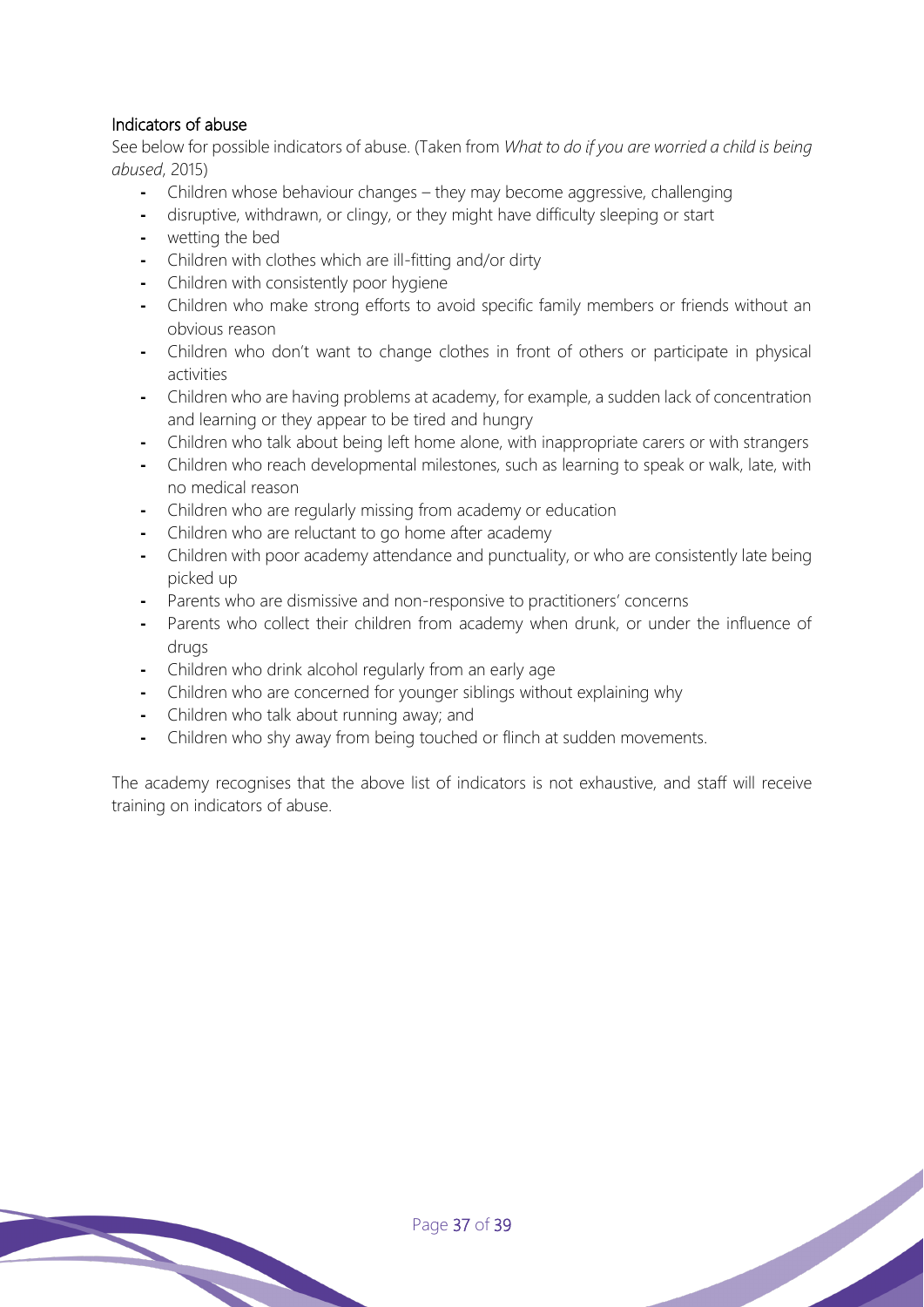# APPENDIX C – REMOTE EDUCATION/ HOME LEARNING

## This Appendix is to ensure appropriate communication, via Class Dojo, between home and school.

It is important that all staff who interact with children, including online, continue to look out for signs a child may be at risk. Any such concerns should be dealt with as per the Child Protection Policy and where appropriate referrals should still be made to children's social care and as required, the police.

Online teaching/use of Class Dojo should follow the same principles as set out in the Trust code of conduct.

- ✓ All Class Dojo accounts are linked to school/Trust email addresses
- ✓ Expectations around the frequency of home/school communicate set. Two pieces of teacher feedback, for children who have uploaded work and/or posted any queries will be added each week. There is no specific part of the week this should be completed, so this can be responsive to children's postings, but it should be within the normal working day of  $8.30$ am  $-4.00$ pm.
- $\checkmark$  One additional class teacher posting each week. This might be the teacher reading a story, a class challenge or a link to a news article or particular event happening around the country – e.g. Easter.
- ✓ Guidance given on appropriate length and tone of responses in Home Learning Expectation.

Below are some things to consider when recording video-clips, especially where webcams are involved.

- ✓ No live streaming.
- ✓ Staff and children must wear suitable clothing, as should anyone else in the household.
- ✓ Any computers used should be in appropriate areas, for example, not in bedrooms.
- $\checkmark$  Language must be professional and appropriate, including any family members in the background
- ✓ Staff must only use platforms provided by Inspire Education Trust to communicate with pupils.
- ❖ Concerns around pupil or parent home/school communication should be sent to the individual Headteacher during the next working day.

Any other concerns to be sent to Rob Darling, Head of Primary Education. Refer to the Remote Learning Policy for this Appendix.